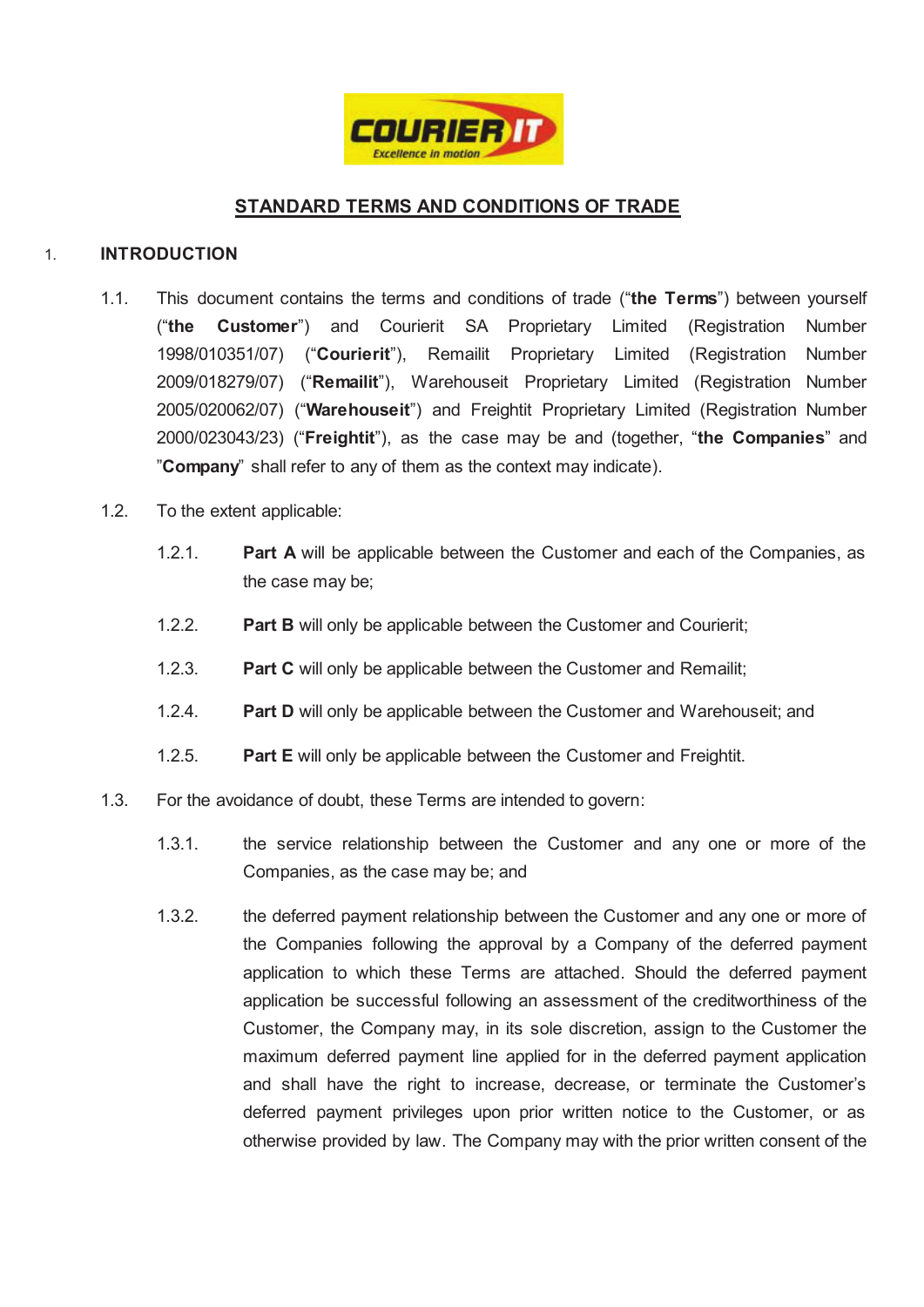

Customer, from time to time disclose the deferred payment information relative to the Customer to third parties for informational purposes only. The Company will require, as a condition to the extension or continuation of deferred payment privileges to the Customer, the execution of the cessions and suretyships contemplated in paragraphs 17 and 18 below (or such other instrument as the Company in its sole discretion may deem necessary), to guarantee the Customer's deferred payment obligations to the Company as governed by these Terms.

- 1.4. The Customer certifies that the information furnished in terms of the deferred payment application is true and correct and that this information is being furnished to the Company for the purpose of inducing the Company to extend credit to the Customer, and understands that the Company intends to rely upon such information as correct.
- 1.5. The Customer is obliged to disclose to the Companies simultaneously herewith if the National Credit Act 34 of 2005 applies to it, and/or shall be obliged to disclose to the Companies should the National Credit Act 34 of 2005 become applicable to it. Upon receiving notification as aforementioned from the Customer, the Companies shall be entitled (but not obliged) to terminate the deferred payment privileges of the Customer and all amounts owed by the Customer to the Companies shall be immediately due and payable, irrespective of whether such amounts may be due. The Customer agrees that failure by it to make the disclosure set out herein (timeously or at all) shall render its shareholders and directors personally liable for the debts of the Customer.

# **PART A: GENERAL TERMS**

# 2. **LIMITATION ON THE COMPANIES' LIABILITIES AND RESPONSIBILITIES**

- 2.1. For the specific limitations on the liabilities and responsibilities for each of the Companies, please refer to Parts B to E of these Terms.
- 2.2. **THE COMPANY SHALL NOT BE LIABLE** for any loss or damage to the goods carried and/or warehoused (as the case may be) with the Company ("**Consignment(s)**"). Where Customers make a claim and the Company chooses to accept liability as limited herein, then, despite such acceptance, no claim shall vest against the Company unless the Customer makes a claim in writing within 7 (seven) days after delivery of the Consignment to the intended receiver. Further to the above: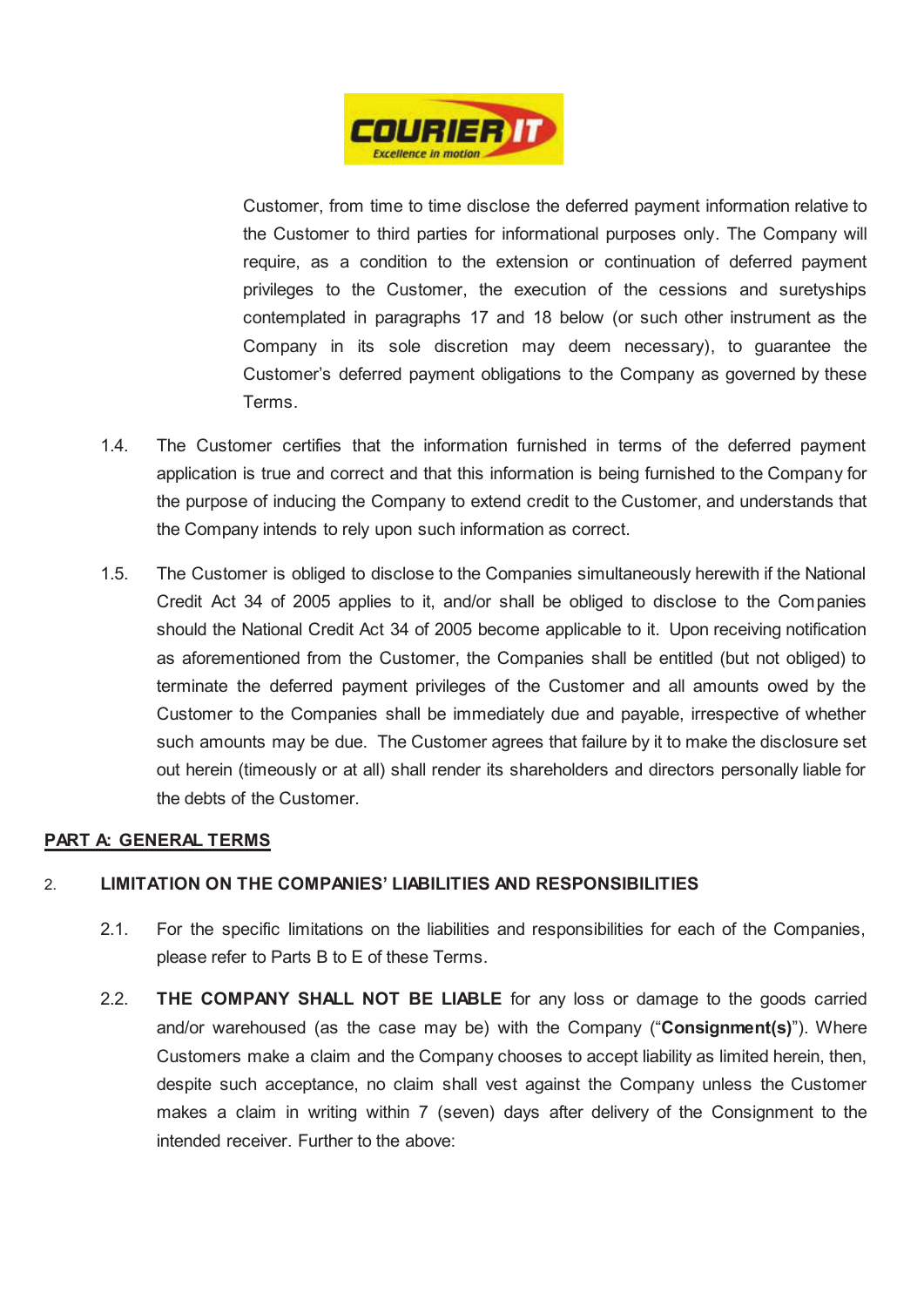

- 2.2.1. the Company shall not be liable for any indirect or consequential loss or damage (of any nature whatsoever) to any Consignment, including (without limiting the generality of the aforegoing) loss of profits, loss of sales, loss of revenue, loss of opportunity or loss of contracts howsoever caused;
- 2.2.2. the Company shall have no responsibility or liability to the Customer for any act or omission of any other carriers, providers of warehousing facilities, sub-contractors, handlers and any other parties (each, an "**Independent Service Provider**") utilised by the Company to conduct services on behalf of the Company in order to discharge its obligations towards the Customer, despite the fact that the Company may be responsible for the payment for such Independent Service Provider's charges. The Company however reserves the right, at its sole discretion, to take action on behalf of the Customer should the Independent Service Provider fail to carry out its duties suitably; and
- 2.2.3. the Company's liability shall be limited at all times to the value of the carriage or warehoused goods.
- 2.3. Every exemption, limitation or condition contained in these Terms and every right, indemnity, exemption from liability, defense and immunity hereunder shall also be available and shall **EXTEND TO PROTECT ALL INDEPENDENT SERVICE PROVIDERS**. Without prejudice to the aforegoing, the Company will, or shall be deemed to, be acting as agent or trustee on behalf of each Independent Service Provider and shall to this extent, be or be deemed to be a party to these Terms.
- 2.4. With reference to clause 7 below and subject to any applicable law, despite the fact that the Company may purport or attempt to act on any instructions, **NO LIABILITY SHALL ATTACH TO ANY OF THE COMPANIES** for failure, whether through its negligent and/or grossly negligent act, omission or otherwise, to perform such instructions.
- 2.5. If it is necessary for an examination to be conducted by the Company in respect of any discrepancy in the Consignment which has landed from any vessel, aircraft, vehicle or container, no responsibility shall attach to the Company for any failure, whether through its negligent and/or grossly negligent act, omission or otherwise, to make such examination or take any other action. The responsibility for the Consignment and responsibility to comply with any regulations, laws, security and/or any other obligations pertaining to the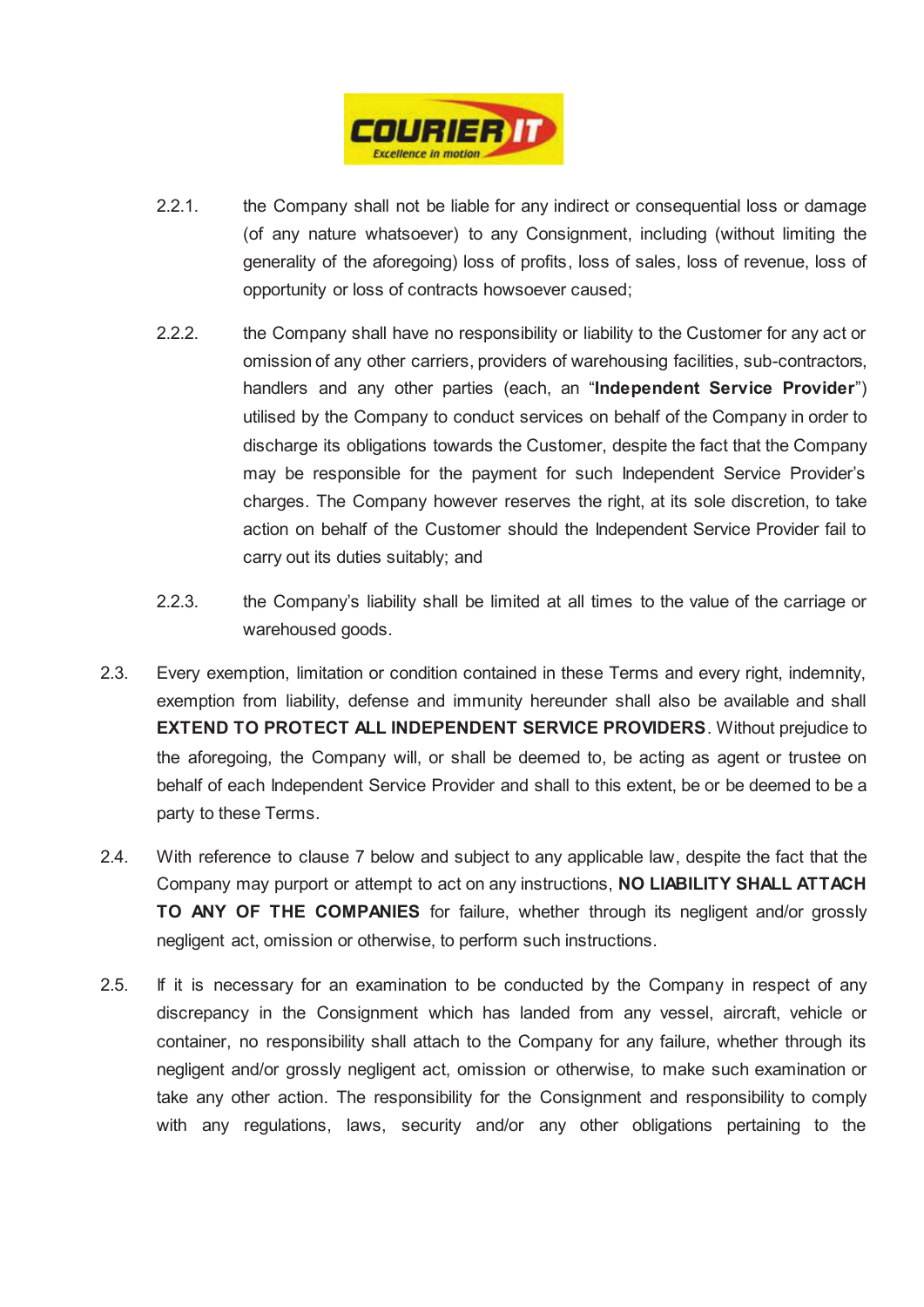

Consignment remains that of the Customer, despite the contractual relationship between the Company and the Customer.

- 2.6. Subject to clause 3.2 below, **THE COMPANY SHALL NOT BE LIABLE** for any loss, damage, deterioration, mis-delivery, failure to deliver or delay in delivery of any Consignment, whether or not such loss, damage or deterioration occurred due to the carriage or warehousing of such Consignment by the Company, the Independent Service Providers or otherwise.
- 2.7. The packaging (including the placing of the Consignment into any container supplied to the Customer by the Company) of the Consignment is the sole responsibility of the Customer.
- 2.8. It is the sole responsibility of the Customer to adequately address each Consignment to enable the effective delivery or warehousing thereof by the Company. Where the Customer has provided an incorrect address, the Company shall not be liable for any loss (including pure economic loss or loss of profit) suffered by the Customer where a Consignment has been delivered to that incorrect address.
- 2.9. It is expressly agreed that should the Company be found by a competent court to be liable to the Customer for loss suffered by that **CUSTOMER THE MAXIMUM LIABILITY TO BE BORNE BY THE CUSTOMER SHALL BE THE LESSER OF TWO FIGURES**, produced by the operation of the following two paragraphs, -
	- 2.9.1. subject to the terms hereof, the Company's liability in respect of fault shall be limited in total to the total amount of fees charged by the Company to the Customer pursuant to the provisions hereof in the month during which the claim(s) arise, to cover claims of any sort whatsoever (including interest and costs) arising in such monthly period out of or in connection thereof; and
	- 2.9.2. subject to the terms hereof, the Company's liability shall be limited to that proportion of the loss or damage (including interest and costs) suffered by the Customer, which is ascribed to us by a court of competent jurisdiction or arbitrator allocating a proportionate responsibility to the Company having regard to the contribution to the loss or damage in question by the Customer, or any other person based upon relative degrees of fault. It being an express term of the parties' relationship that the provisions of section 1 of the Apportionment of Damages Act, 1956 will apply to all claims between them and "fault" and "loss of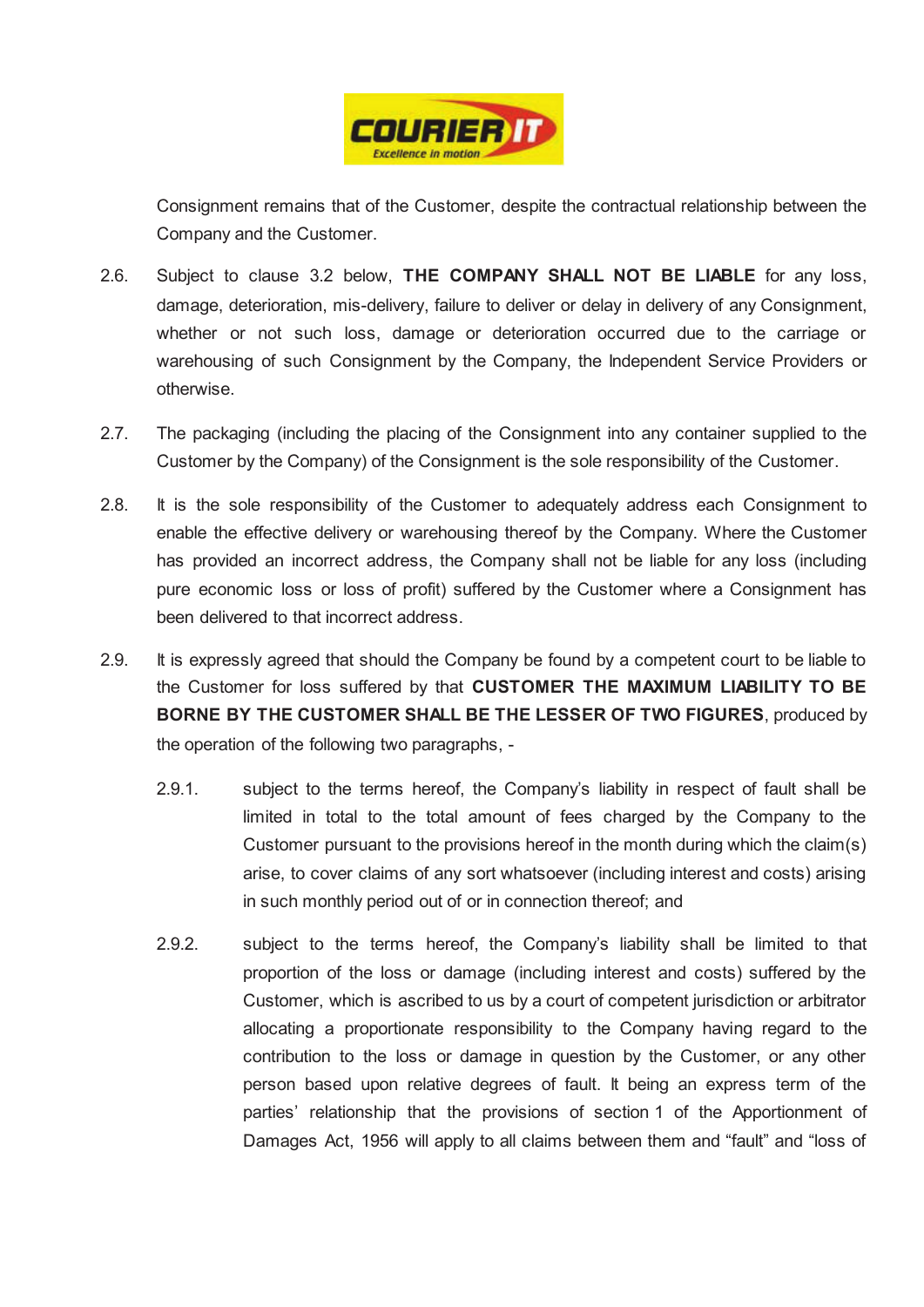

damage" as used herein shall respectively be deemed to fall within the definitions of "fault" and "damage" as contained in section 1 of the Apportionment of Damages Act, 1956.

2.10. **IN ADDITION TO THE ABOVE, THE CUSTOMER HEREBY WAIVES ANY CLAIM** of whatsoever nature (including damages, loss, interest, costs, expenses or otherwise (not limited *ejusdem generis)*), howsoever arising whether in contract or in delict or otherwise (not limited *ejusdem generis)* which the Customer may have against the Company beyond the amount actually recovered by it under any public and/or indemnity insurance policy. Whilst the Company will make every effort to ensure that public and/or professional indemnity insurance is in place, it gives no undertaking that there will be any such indemnity insurance in place to cover such claim or that if there is such indemnity insurance in place that it will be sufficient to cover the Customer's claim/s.

# 3. **LOSS OR DAMAGE TO CONSIGNMENTS**

- 3.1. For the specific limitations on the loss or damage to Consignments (including insurance obligations) for each of the Companies, please refer to Parts B to E of these Terms.
- 3.2. **NO RESPONSIBILITY OR LIABILITY WHATSOEVER SHALL ATTACH TO THE COMPANY** and/or any Independent Service Providers and/or its employees for any loss or damage to a Consignment unless such loss or damage:
	- 3.2.1. occurs whilst the Consignment is in actual care of the Company; and
	- 3.2.2. is due to the intentional and wilful act or omission of the Company and/or its employees.
- 3.3. **THE COMPANY SHALL UNDER NO CIRCUMSTANCES BE LIABLE** for any loss or damage whatsoever incurred or caused:
	- 3.3.1. through the Consignment being tendered for carriage, or for warehousing with inadequate packaging; or
	- 3.3.2. by the perishable, fragile or brittle nature of the Consignment; or
	- 3.3.3. subject to any applicable law, due to the negligent and/or grossly negligent acts or omissions of the Company and/or its employees.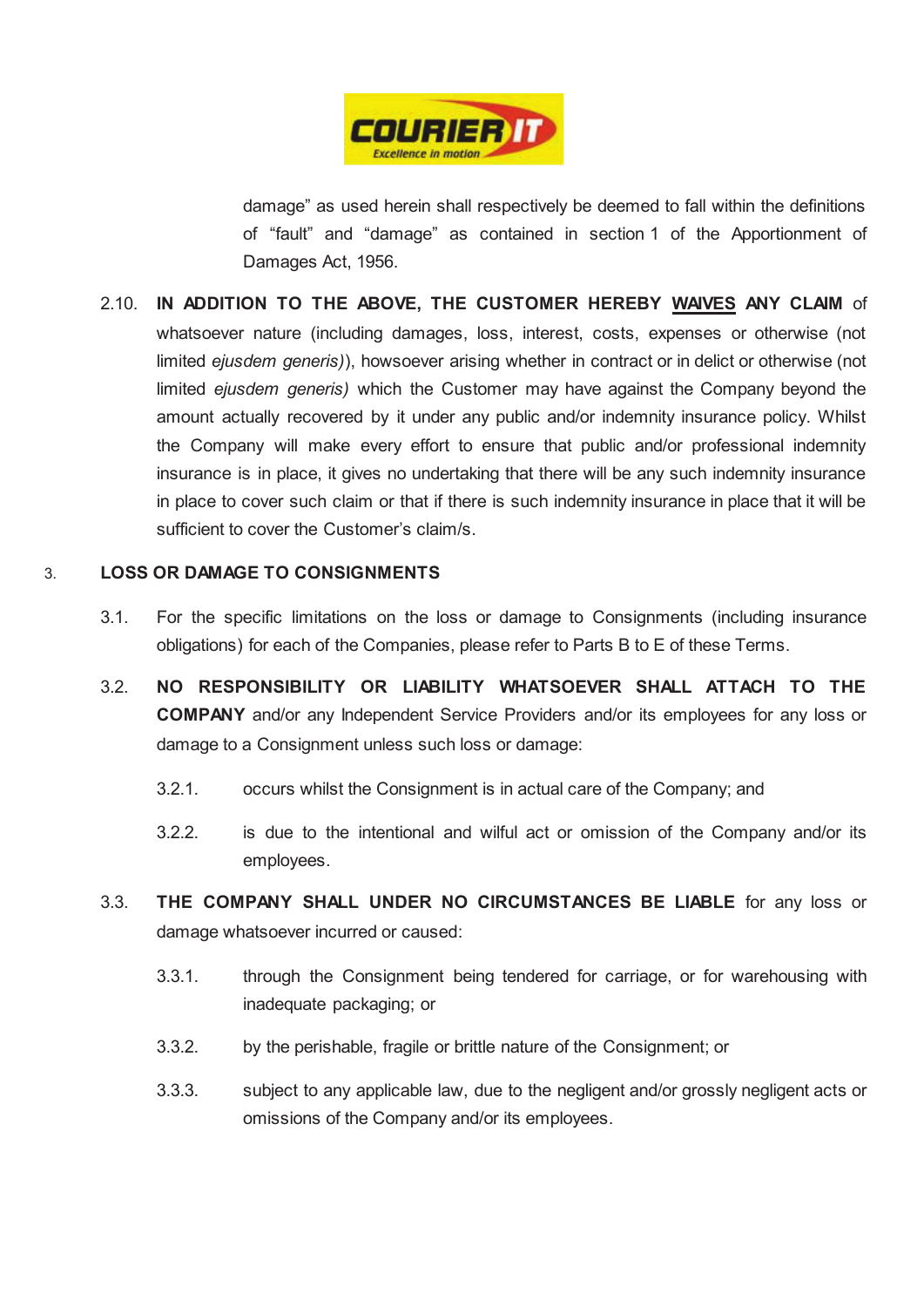

- 3.4. Despite anything to the contrary contained or implied in this clause 3 (and with specific reference to clause 14 below), **THE COMPANY SHALL NOT ACCEPT LIABILITY** for the handling or warehousing of any bullion, electronic goods and/or component parts thereof (inclusive of (without limiting the aforementioned) cellular telephones, batteries, power sources, generators, servers, hard drives, tablets and/or personal computers), coins, precious stones, jewellery, valuables, antiques, pictures or paintings, bank notes, securities and/or other valuable documents or articles unless the Company expressly agrees in writing prior to the Consignment being tendered to accept liability for the handling of the items listed in this clause 3.4.
- 3.5. If the Company is for any reason unable to effect delivery or secure warehousing of the Consignment, reasonable steps shall be taken to return the Consignment to the Customer. The Customer shall be responsible for the costs of carriage and warehousing, attempted delivery and return of the Consignment.

# 4. **NO PARTNERSHIP**

Save as otherwise expressly provided in these Terms, the Companies shall at all times act as independent contractors, and nothing in these Terms shall constitute a partnership, joint venture or agency agreement between the Companies themselves and/or between the Companies and the Customers in any way, shape or form.

## 5. **CONDITIONS OF CARRIAGE AND WAREHOUSING**

- 5.1. The Company shall not be public or common carriers or providers of warehousing facilities in relation to any Consignment forming the subject of these Terms, and any Consignment carried or warehoused by the Company is accepted subject to these Terms.
- 5.2. The Company reserves the right to refuse the carriage or warehousing of a Consignment for any Customer at its discretion, whether before or after carriage has commenced, and upon such refusal the Customer shall have no right or recourse against the Company.
- 5.3. No amendment or consensual cancellation and/or variation of any of these Terms and no extension of time or waiver or relaxation of any provisions of these Terms shall be binding unless recorded in a written document signed by a duly authorized representative of the relevant Company and a duly authorized representative of the Customer.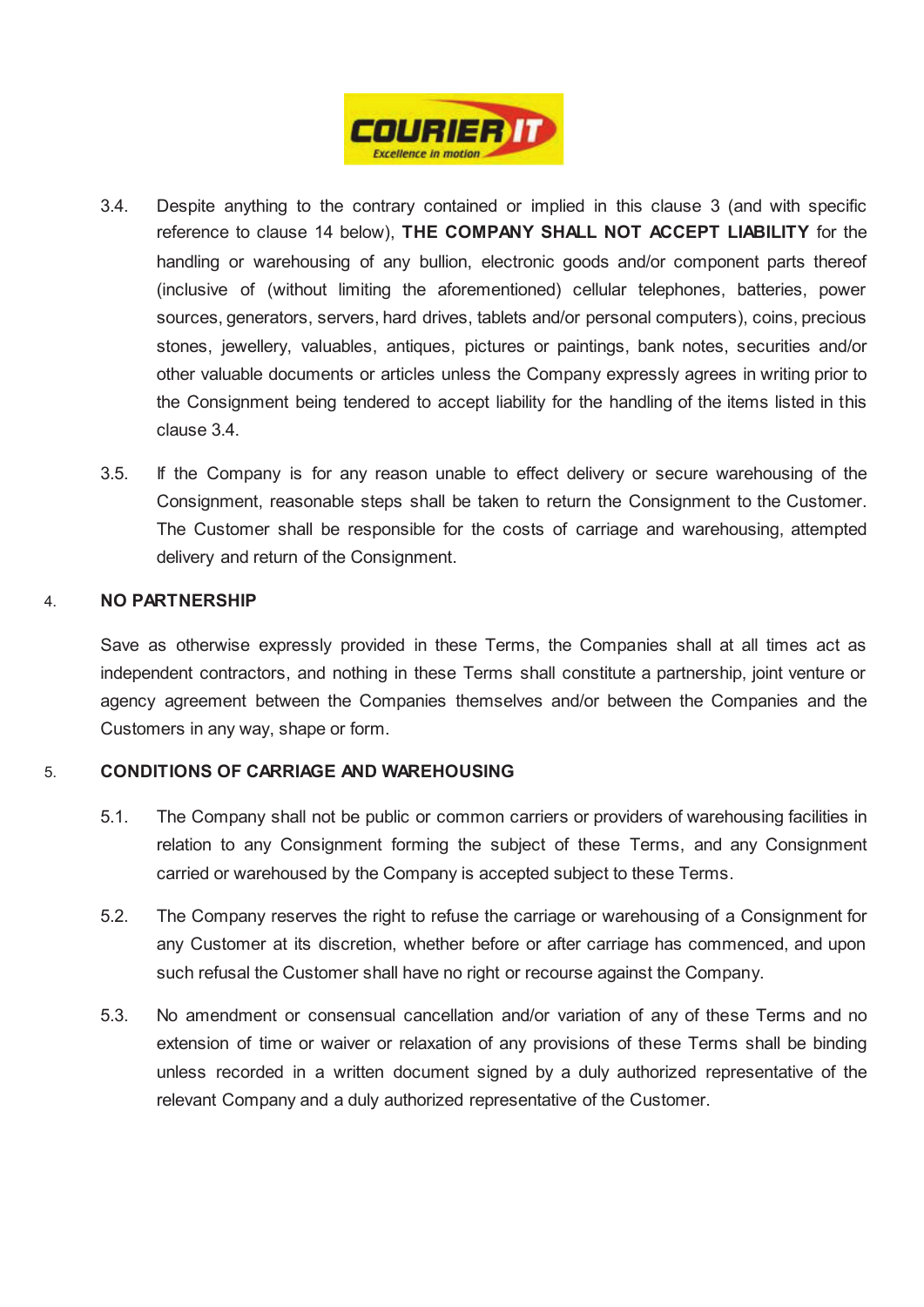

5.4. All business undertaken, including advice, information or services provided by the Company to the Customer shall be subject to these Terms. These Terms cannot be changed by any employee of the Company, whether by oral or written undertaking or promise, before or after receipt and acceptance of these Terms. Consignments are accepted, carried and warehoused subject to the conditions stipulated by Independent Service Providers into whose possession or custody the Consignment may pass to finalize and deliver such Consignment. In the event that there is a conflict or inconsistency, or variance (of any nature whatsoever) between the conditions stipulated by the Independent Service Providers and these Terms, the provisions of these Terms shall take precedence and prevail.

## 6. **OPERATIONAL PROCEDURES**

- 6.1. The Company reserves the right to carry and warehouse the Consignment received from any Customer by any means at its disposal and may use any Independent Service Provider to perform these duties.
- 6.2. All Consignments which require forwarding to facilitate delivery may be held at the Company's discretion and at the Customer's cost until suitable delivery arrangements can be arranged. The costs associated with taking such action shall be for the account of the Customer and are payable on demand.

# 7. **TIMEOUS INSTRUCTIONS**

- 7.1. The Customer shall be obliged to give timeous instructions to the Company in writing in order to afford the Company a reasonable opportunity to comply with such instructions, and the Company shall be entitled, but not obliged, to act on oral instructions alone. If there is a conflict between any oral or written instructions or between the various written instructions themselves, or in the absence of instructions, the Company shall determine the best course of action to be adopted, in its sole discretion, having regard to the Consumer's known requirements, if any.
- 7.2. The Company shall be entitled to recover from the Customer such charges and/or expenses incurred whilst acting in accordance with this clause 7.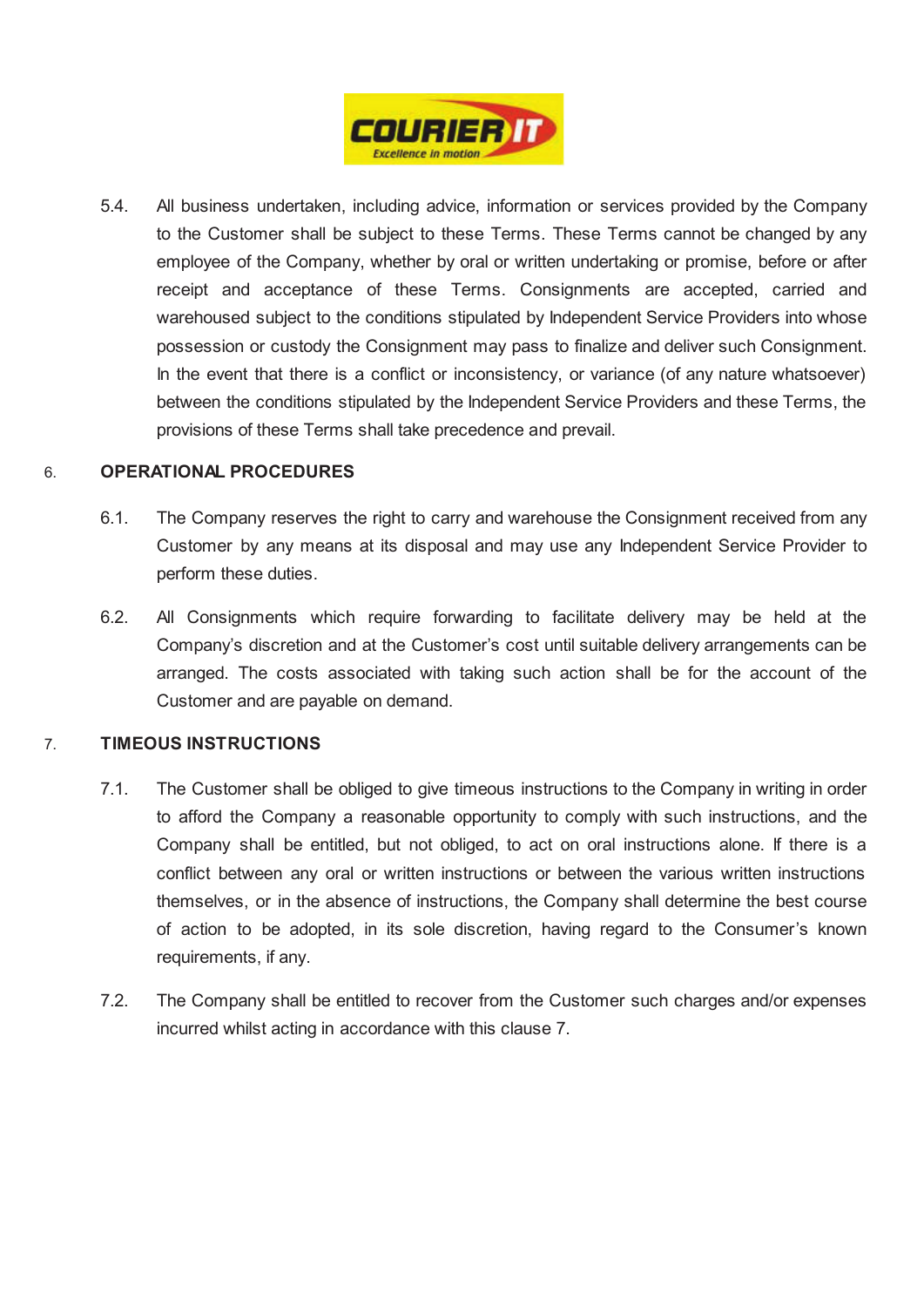

# 8. **FEES AND QUOTATIONS**

- 8.1. All quotations are subject to withdrawal or revision by the Company. The Company shall be at liberty to revise fees or quotations (for example due to an increase in fuel surcharges and with or without noticing cases where the Company's costs are affected by any of its Independent Service Providers), and may do so without notice to the Customer.
- 8.2. All the prices quoted by the Company will increase annually on the anniversary date of each Customer's agreement with the Company, with such percentage as the Company may, in its entire discretion, determine. The Customer shall be notified, in writing, of such annual increase and the stated increase shall apply automatically.

# 9. **COLLECTION OF CONSIGNMENT**

- 9.1. If any Consignments have not been accepted or collected by the intended receiver (or its nominee) within 1 (one) calendar month after the Company has tendered collection thereof, the Company shall notify the Customer via email of any such non-collection. For the purposes hereof, notification to the intended receiver of the fact that the Consignments are available for collection, or that the Company is willing to deliver the Consignments, shall be deemed to be a good and sufficient tender for collection.
- 9.2. After the expiration of 10 (ten) business days from the date of emailing such written notice to its last known email address and unless the Customer has provided the Company with specific instructions to redeliver the Consignment to the intended receiver (at the Customer's expense), the Company is entitled and authorized irrevocably and at its sole discretion, to sell or dispose of the Consignment and retain from the proceeds the charges, expenses and costs incurred in the carriage thereof. The surplus balance of such proceeds shall be repaid to the Customer, without interest, within 60 (sixty) business days after such sale whereupon the **COMPANY SHALL BE RELEASED OF ANY AND ALL LIABILITY** whatsoever in respect of the Consignment carried or warehoused, as the case may be.

## 10. **CONDITIONS OF PAYMENT**

- 10.1. For the specific conditions of payment for each of the Companies, please refer to Parts B to E of these Terms.
- 10.2. If any amounts owing by the Customer to the Company remains unpaid on due date: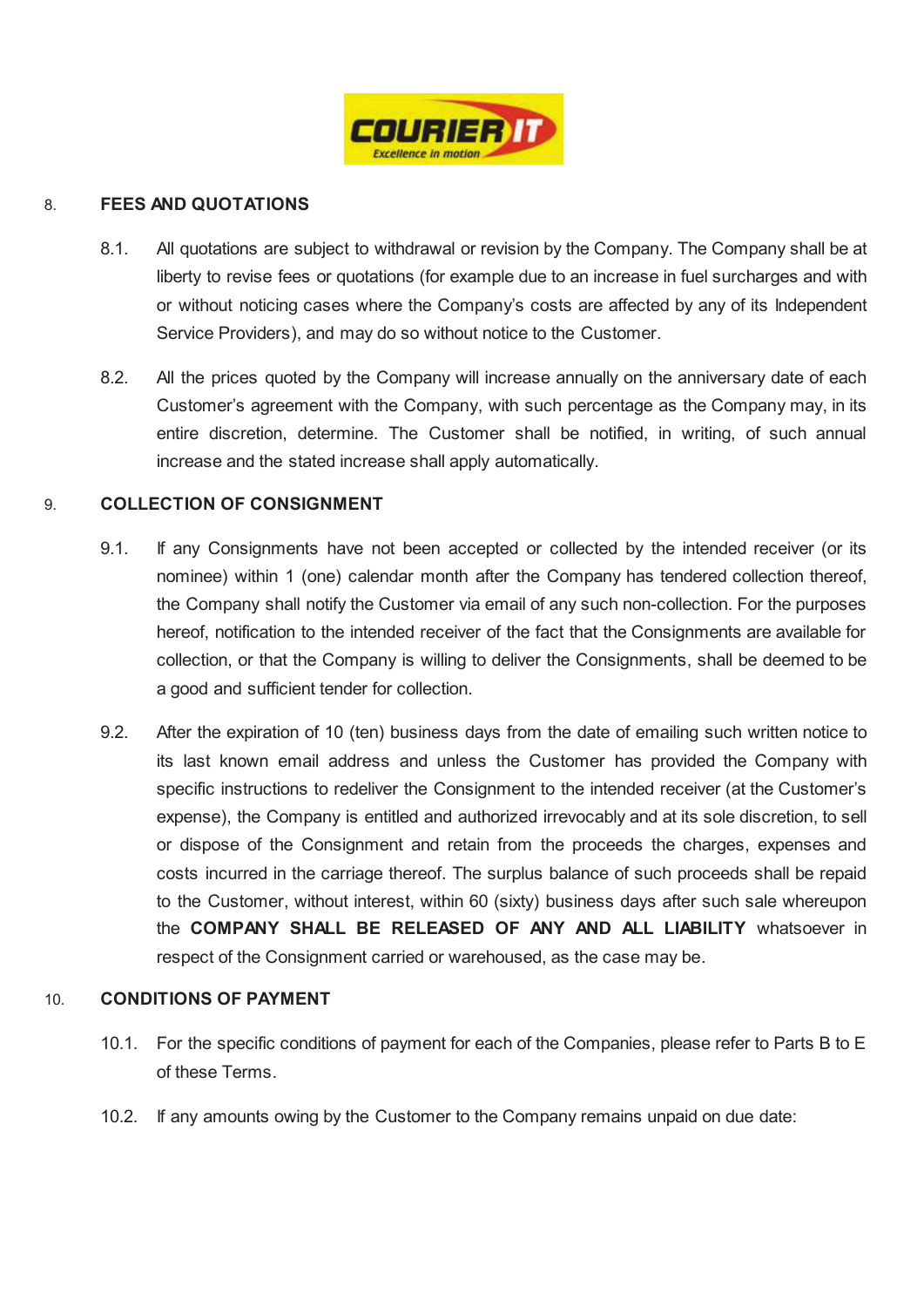

- 10.2.1. all other amounts owing by the Customer to the Company, whether due and payable or not, shall become due and payable immediately; and
- 10.2.2. the Company shall be entitled, but not obliged (without prejudice to any other rights it may have against the Customer) to:
	- 10.2.2.1. rescind or suspend performance of any of its obligations to deliver or further warehouse the Consignment;
	- 10.2.2.2. forfeit all discounts granted to the Customer; and
	- 10.2.2.3. to charge interest on all overdue amounts at an interest rate of 5% (five percent) above the *mora* interest rate prescribed in terms of the Prescribed Rate of Interest Act, 1975 (Act No. 55 of 1975, as amended), calculated from the date of default until such time as the final payment in relation to the outstanding amount (including interest thereon, calculated daily and compounded monthly in arrears) has been fully paid.
- 10.3. The Company shall be entitled to payment of any charges, disbursements or any amounts due to it, despite any dispute between the parties in relation to previous invoices or debit notes (whether including or partly including the amounts now sought to be charged), and whether or not any notice was given that further debits were to follow.
- 10.4. A certificate signed by a director of the creditor Company shall be deemed to be sufficient proof of any indebtedness to that Company, and if the Customer does not query an invoice sent to it by that Company in writing within 15 (fifteen) business days from the date of the invoice, such invoice will be deemed to be correct in all circumstances.

# 11. **INSURANCE**

- **11.1. THE COMPANIES SHALL NOT ARRANGE INSURANCE FOR CUSTOMER'S CONSIGMENTS, UNLESS SPECIFICALLY INSTRUCTED TO DO SO BY THE CUSTOMER, AT THE EXPENSE OF THE CUSTOMER.**
- **11.2. THE CUSTOMER ACKNOWLEDGES AND AGREES THAT, INSOFAR AS THE COMPANY AGREES TO ARRANGE INSURANCE FOR AND ON BEHALF OF THE CUSTOMER, THE COMPANY WILL ACT SOLELY AS AGENT FOR AND ON BEHALF OF THE CUSTOMER,**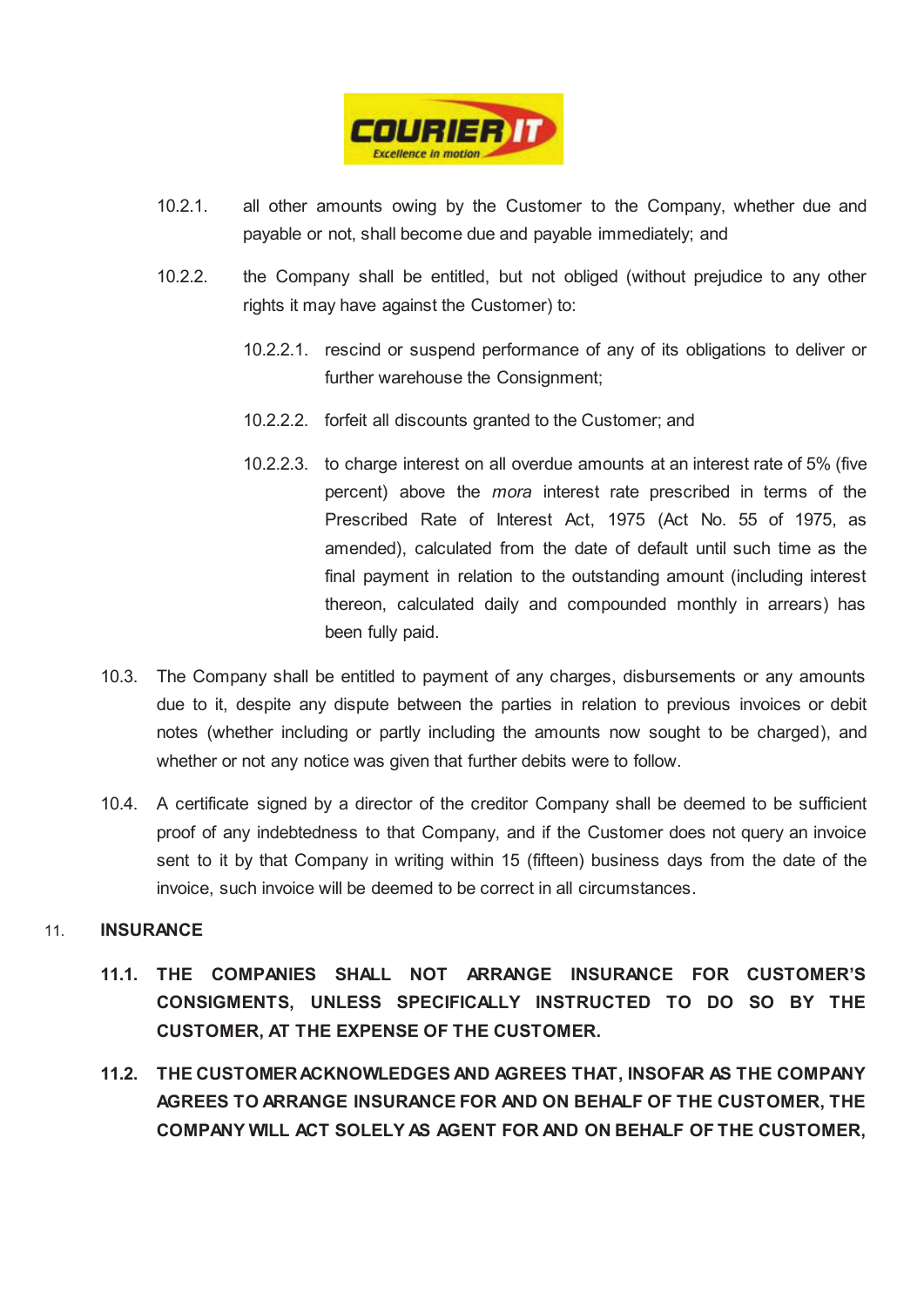

**AND THE CUSTOMER SHALL HAVE NO CLAIM OF WHATSOEVER NATURE AGAINST THE COMPANY, ITS EMPLOYEES, OFFICERS, AGENTS AND/OR SUB-CONTRACTORS IN RESPECT OF SUCH INSURANCE, INCLUDING BUT NOT LIMITED TO ANY CLAIM IN RELATION TO LOSS SUFFERED BY THE CUSTOMER AS A RESULT OF THE INSURER CONCERNED DISPUTING ITS LIABILITY UNDER THE RELEVANT INSURANCE POLICY.** 

**11.3. THE CUSTOMER ACKNOWLEDGES AND AGREES THAT IT IS RESPONSIBLE FOR ACQUAINTING ITSELF WITH THE TERMS AND CONDITIONS UPON WHICH THE COMPANY UNDERTAKES THE CARRIAGE OF THE GOODS, THE TERMS AND CONDITIONS OF THE STANDARD INSURANCE COVER OFFERED BY THE COMPANY, AND ANY OTHER TERMS AND CONDITIONS STIPULATED BY THE COMPANY AND/OR ITS INSURERS IN THIS REGARD.** 

# 12. **THE COMPANY'S RIGHTS IN TERMS OF CONSIGNMENTS IN ITS POSSESSION**

- 12.1. The Company (or any of its nominees) reserve the right to open and examine any Consignment tendered for carriage or warehousing by the Company, in order to fulfil such security and/or regulatory obligations and requirements as may be applicable at any time.
- 12.2. Should the Customer fail to settle its payment obligations to the Company (as set out in clause 10 above, and without prejudice to any common law rights which the Company may have in respect of non-payment by the Customer), the provisions of clause 9.2 above shall apply, subject to the necessary amendments.
- 12.3. Any charges that may be incurred by the Company in respect of the storage, sale or disposal of the Consignment and the compilation of any documents relating thereto, shall be incurred on an attorney and own client scale.

## 13. **DELIVERY OF CONSIGNMENTS**

- 13.1. The onus of establishing the condition of the Consignment at the time of delivery thereof by the Company shall rest with the Customer. Without limiting the generality of the aforegoing, the Company shall be entitled to delay or expedite the date of dispatch of any Consignment if, in its sole discretion, it:
	- 13.1.1. considers it necessary for the safety of the Consignment; or
	- 13.1.2. determines that there is a backlog of Consignments with higher priority; or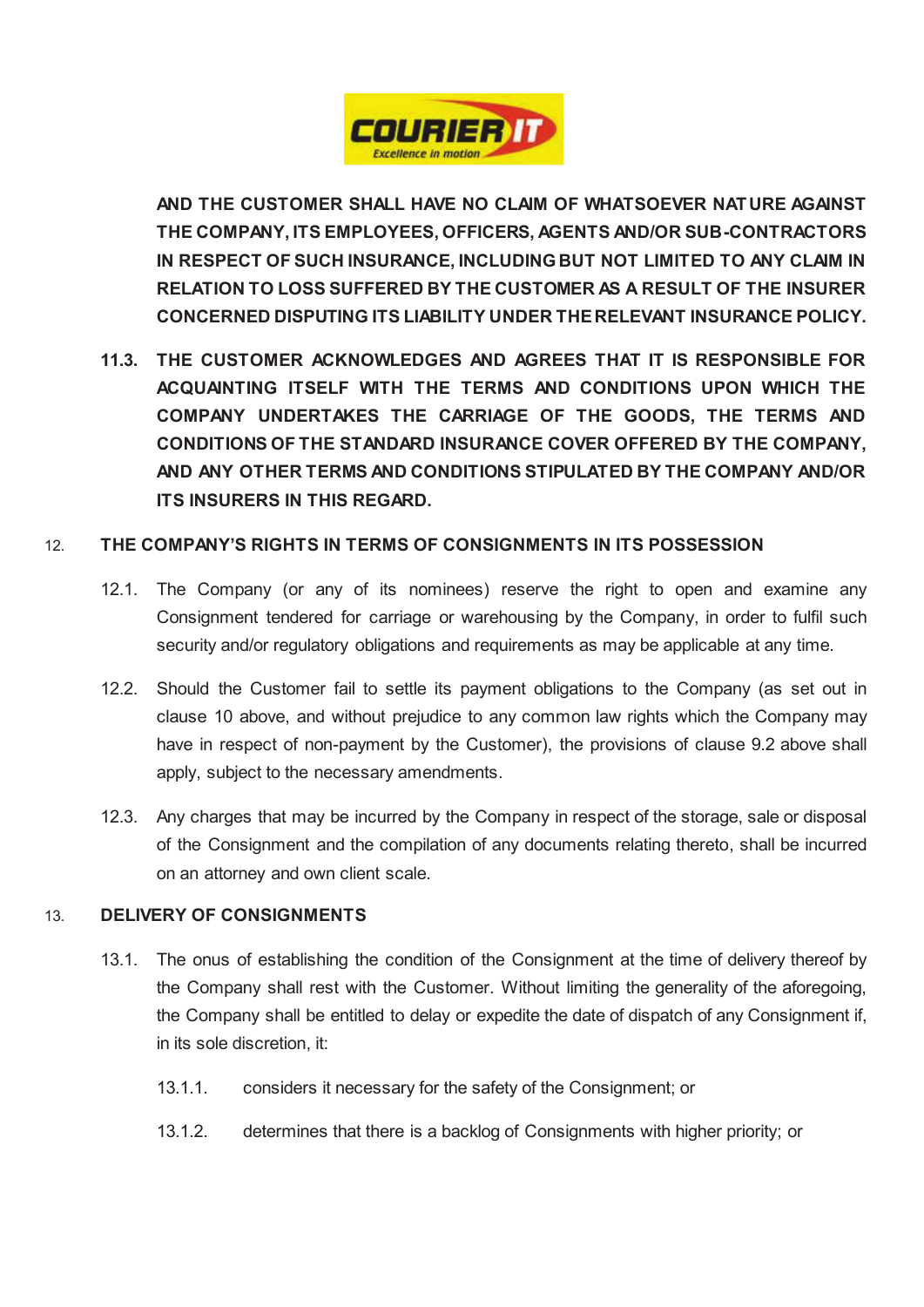

- 13.1.3. deems it necessary for any other reason (including but not limited to complying with health or similar regulations, or any other commercially valid reason).
- 13.2. The Company will only deliver Consignments which are the property of the Customer. **THE CUSTOMER WARRANTS AND UNDERTAKES THAT**:
	- 13.2.1. it is authorized to accept (and accepts) these Terms on behalf of itself and as agent for and on behalf of all other persons who are (or may become) interested in the Consignment; and
	- 13.2.2. **IT INDEMNIFIES THE COMPANY AGAINST ANY DAMAGES, COSTS AND EXPENSES RESULTING FROM ANY BREACH OF THE WARRANTY STIPULATED IN CLAUSE 13.2.1 ABOVE.**

# 14. **DANGEROUS AND PROHIBITED CONSIGNMENTS**

- 14.1. For purposes of this clause 14, and only to the extent applicable to the business practices of the Company, "**Prohibited Consignments**" means any dangerous, hazardous or combustible materials which are or may become (by their nature) liable to cause injury or damage to persons, goods or property, including but not limited to fluids, paints, acids, chemicals, explosives or radioactive material, fire-arms or parts thereof, drugs, live or dead plants or animals, perishable foods, cosmetics and liquor, fine arts and antiques, literature or materials that may be pornographic, offensive, or politically sensitive, precious stones or jewellery including commercial carbons or industrial diamonds, precious metals, gold or silver in the form of bullion, coin, dust, cyanides, precipitates or any other form, currency (paper or coin) of any nationality, negotiable securities, stock, bonds, certificates, coupons or stamps, negotiable cashier's cheques, money orders or traveler's cheques and any other carriage of goods which is prohibited by any applicable laws, rules and/or regulations.
- 14.2. No Prohibited Consignments will be received or accepted by the Company without the prior written consent form a duly authorised director of the Company. Should the Company consent to the carriage or warehousing of any Prohibited Consignments, the containers or packaging in which the Prohibited Consignments are stored must be marked in accordance with any applicable legislation, regulations or other requirements of any relevant authorities.
- 14.3. Should the necessary consent from the Company not be timeously obtained, the Company: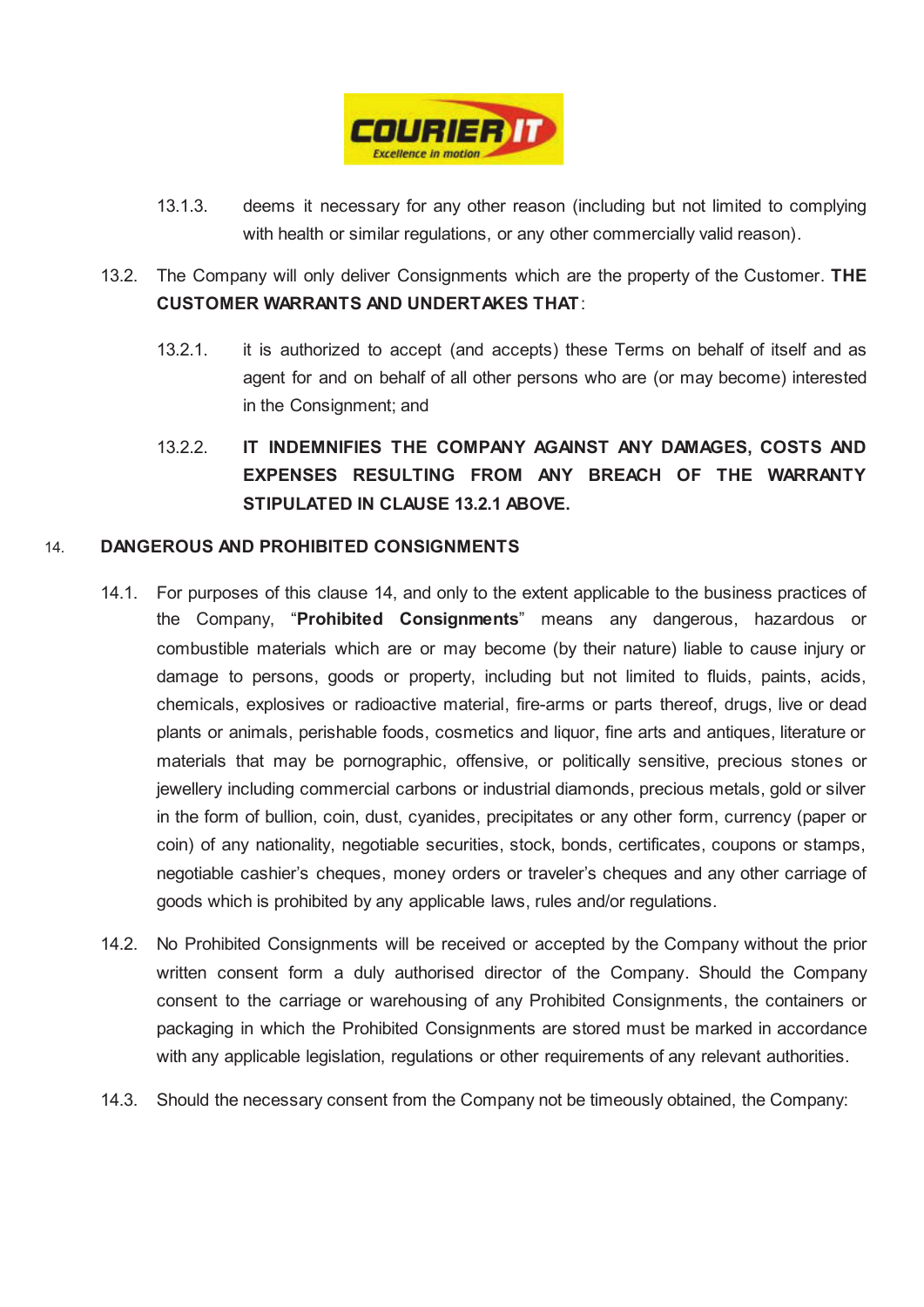

- 14.3.1. may notify the Customer in writing to collect the Prohibited Consignment; and/or
- 14.3.2. may notify the relevant public authorities; and/or
- 14.3.3. reserve the right to destroy any Prohibited Consignments.
- 14.4. Whether or not the Customer was aware of the nature of the Prohibited Consignments and whether or not the written consent was obtained, **THE CUSTOMER SHALL BE DEEMED TO HAVE INDEMNIFIED THE COMPANY AGAINST ALL LOSS, DAMAGE OR LIABILITY ARISING AS A DIRECT OR INDIRECT RESULT OF THE TENDER OF THE PROHIBITED CONSIGNMENTS TO THE COMPANY**.
- 14.5. In the event that the Customer sends to the Company for carriage or warehousing any Prohibited Consignments, the Company shall have the right to deal with Prohibited Consignments as it sees fit, including the right to abandon the carriage and/or warehousing of the Prohibited Consignments immediately after obtaining knowledge that the Prohibited Consignments infringe on these Terms. **THE CUSTOMER SHALL BE RESPONSIBLE AND LIABLE, WITHOUT LIMITATION, FOR ALL COSTS, FINES, DAMAGES, LOSS OF INCOME AND/OR LEGAL COSTS WHICH THE COMPANY MAY INCUR AS A RESULT OF THE CUSTOMER'S BREACH OF THIS CLAUSE 14.5.**

## 15. **WARSAW CONVENTION**

When carriage is tendered for international destinations, the provisions of and law relating to the Warsaw Convention may apply.

## 16. **ADDRESS FOR NOTICES**

The Customer chooses the address set out in the deferred payment application to which these Terms are attached as its address for purposes of receiving any notices from the Company.

## 17. **CESSION**

17.1. **THE CUSTOMER HEREBY IRREVOCABLY CEDES AND ASSIGNS AND TRANSFERS, MAKES OVER UNTO AND IN FAVOUR OF EACH OF THE COMPANY(IES), ALL THE CUSTOMER'S RIGHTS, TITLES AND INTEREST IN AND ITS CLAIMS AGAINST ITS DEBTORS, BOTH PRESENT AND FUTURE AND FROM WHATSOEVER CAUSE**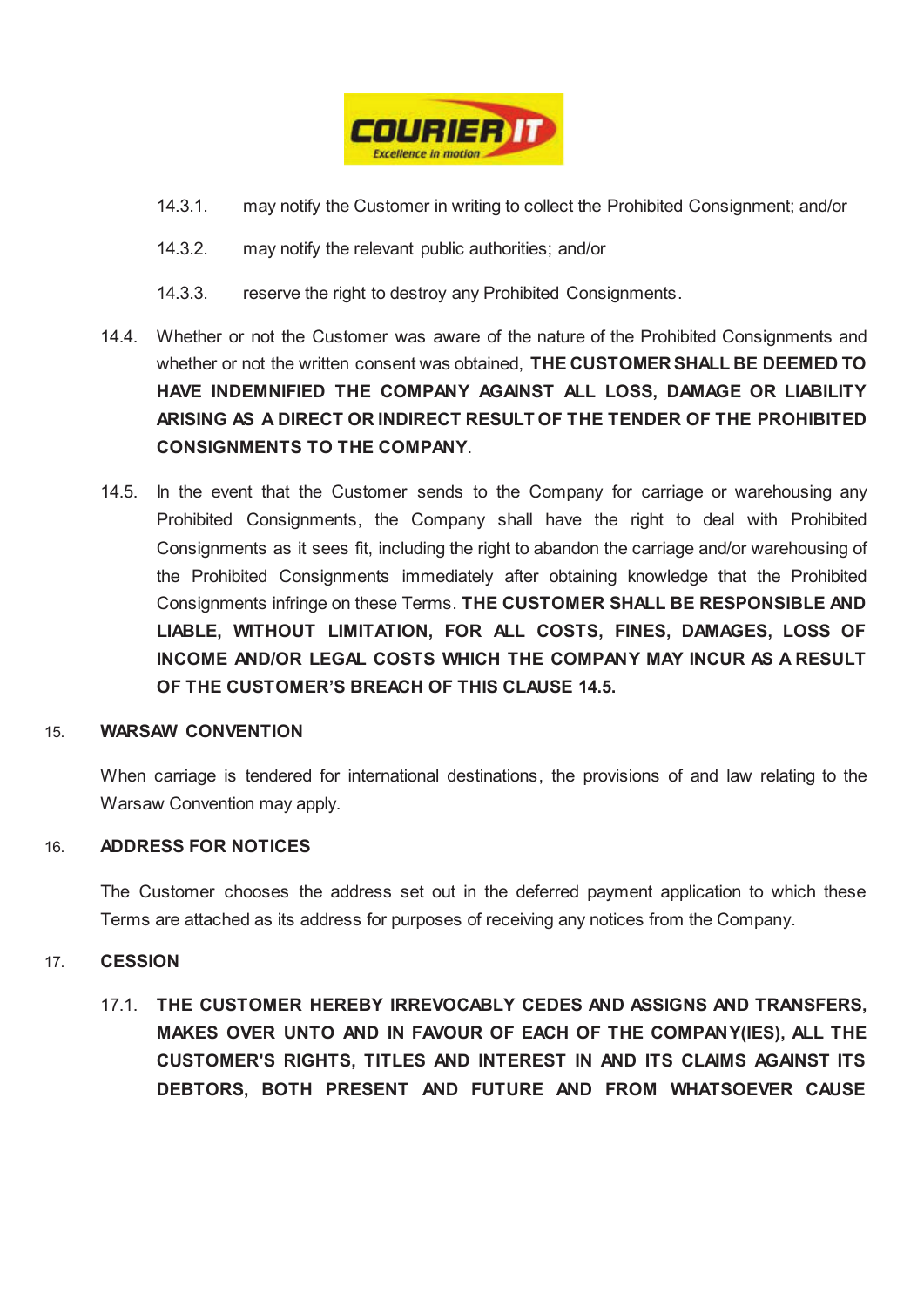

# **ARISING, AS SECURITY FOR ALL OR ANY OF THE AMOUNTS WHICH THE CUSTOMER MAY NOW OR AT ANY TIME IN THE FUTURE OWE TO ANY OF THE COMPANIES.**

- 17.2. To the extent that the Customer has already ceded in security its said claims to a third party whether prior to or subsequent to the date hereof, the Customer hereby cedes, transfers and makes over to the Company(ies) all its reversionary rights in and/or to such claims.
- 17.3. The Customer hereby irrevocably authorizes the Company, in its sole and absolute discretion, to:
	- 17.3.1. claim from all or any of the Customer's debtors, the whole or any portion of the indebtedness of any one or more of them;
	- 17.3.2. give a valid receipt or discharge for such indebtedness;
	- 17.3.3. take any action in the Customer's name in any court of competent jurisdiction and to proceed in execution thereunder against all or any of the said debtors to cede, transfer, negotiate, pledge or otherwise deal with all or any of the said debtors; and
	- 17.3.4. exchange promissory notes, cheques, agreements, documents or title or any other security held by the Customer.
- 17.4. This security created by the cession shall be a continuing one, despite any fluctuation in the amount of indebtedness of the Customer to any of the Company. The Customer undertakes to:
	- 17.4.1. furnish the Company, on demand, with such information concerning its debtors as may be reasonably required to enable the Company to give effect to the provisions of this clause 17; and
	- 17.4.2. pay the cost of the cession contained herein and agrees that such costs can be debited to its account.

# 18. **SURETYSHIP**

18.1. Each of the members or shareholders of the Customer, as the case may be, undertakes to sign personal suretyship as security for all or any of the amounts which the Customer may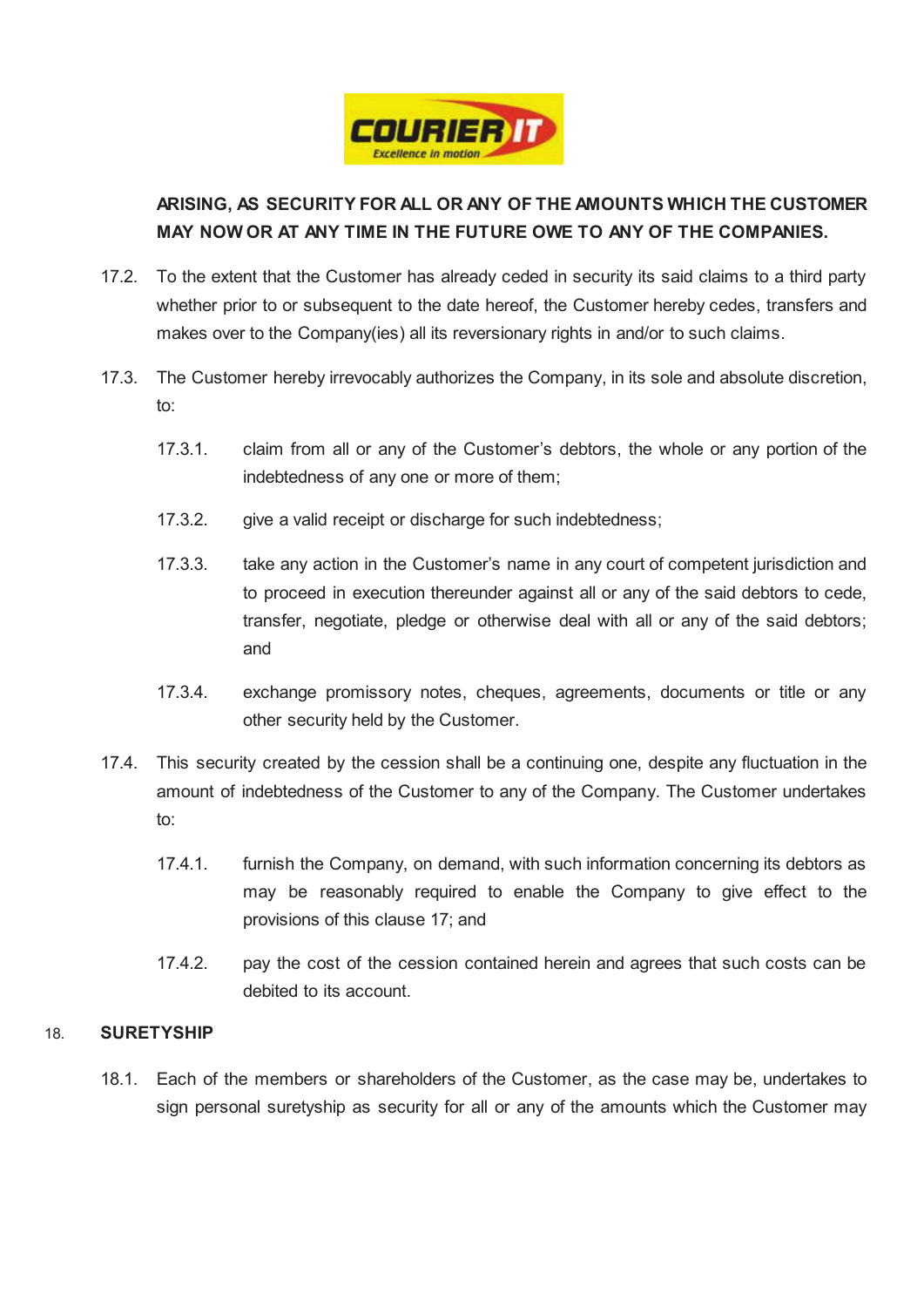

now or at any time in the future owe to the Company, in the form of the draft suretyship annexed hereto as **Annexure A**.

- 18.2. **BY ADDING ITS SIGNATURE TO THESE TERMS AND TO THE SURETYSHIP ATTACHED HERETO, THE CUSTOMER ACKNOWLEDGES THAT IT IS AWARE OF AND UNDERSTANDS THE CONTENTS OF THE SURETYSHIP**.
- 18.3. The obligations of the surety under this clause 18 will not be affected by an act, omission, matter or thing which, but for this clause 18.3, would reduce, release or prejudice any of its obligations under this clause 18.3 or **Annexure A** (without limitation and whether or not known to it or the Company) including:
	- 18.3.1. any time, waiver or consent granted to, or composition with its other creditors;
	- 18.3.2. the taking, variation, compromise, exchange, renewal or release of, or refusal or neglect to perfect, execute, take up or enforce, any rights against the Customer or any non-presentation or non-observance of any formality or other requirement in respect of any instrument;
	- 18.3.3. any insolvency, business rescue process, liquidation, winding-up or similar proceedings (including, but not limited to, receipt of any distribution made under or in connection with those proceedings);
	- 18.3.4. any other fact or circumstance arising on which the Customer might otherwise be able to rely, including any defence based on prejudice, waiver or estoppel;
	- 18.3.5. the release of the Customer or any other person under the terms of any composition or arrangement with the Company or any other creditor of the Customer;
	- 18.3.6. any incapacity or lack of power, authority or legal personality of or dissolution or change in the members or status of the Customer or any other person;
	- 18.3.7. any amendment, novation, supplement, extension, restatement (however fundamental and whether or not more onerous) or replacement of the Terms; or
	- 18.3.8. any unenforceability, illegality or invalidity of any obligation of any person under the Transaction Documents or any other document or security.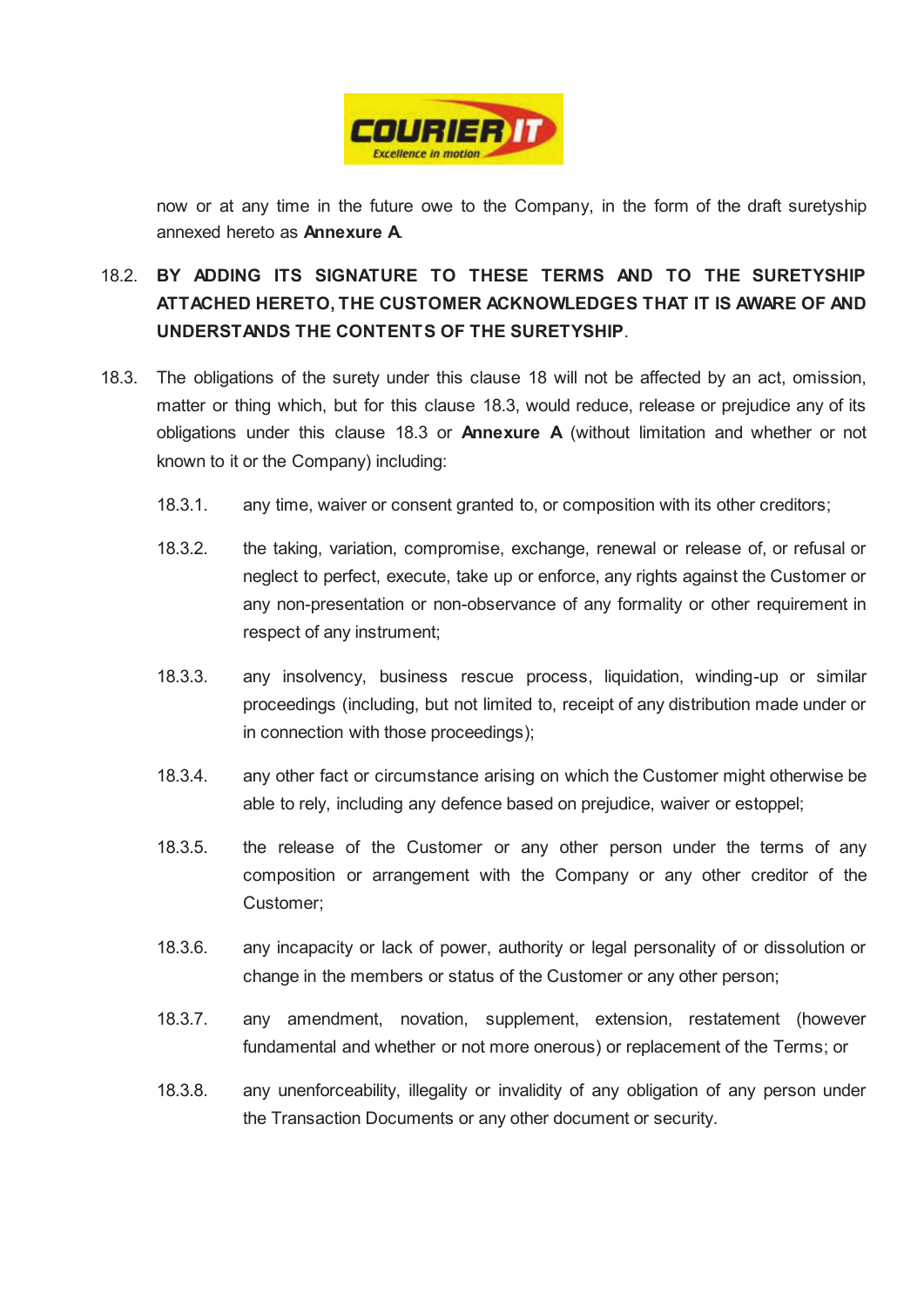

# 19. **LIEN**

- 19.1. In addition to the cession and security granted in terms of paragraphs 17 and 18 above, **THE CUSTOMER ACKNOWLEDGES** and agrees that the Company shall have both a special and a general lien (i.e. a security right of retention) over the Consignment or any other item or sum consigned to it by, or collected by it on behalf of, the Customer, including but not limited to all goods, documentation (including bills of lading and import permits), and monies recovered on behalf of the Customer (collectively, "**the Lien Items**"), for the due and proper fulfilment of the Customer's obligations in terms of these Terms, whether present or future.
- 19.2. The sub-contracting by the Company of any portion of the services, as contemplated in paragraph 2.2.2 above, shall not affect the validity of the lien over the Lien Items, as contemplated in clause 19.1 above.
- 19.3. The Customer shall not, once any goods have been consigned to the Company, effect or permit to be affected any security or encumbrance of whatsoever nature over, or in respect of, the Lien Items, without the prior written consent of the Company, which consent the Company shall be entitled to withhold in its sole discretion.
- 19.4. The Customer agrees and undertakes that, insofar as may be legally possible, the lien in favour of the Company shall operate as a first-ranking claim in respect of the Lien Items, and no other security shall rank prior to the Company's lien.
- 19.5. In the event that any amounts due to the Company remain outstanding 14 (fourteen) business days after demand, the Company shall be entitled, but not obliged, to exercise its lien in terms of this clause 19 and arrange for the sale of any goods forming part of the Lien Items, at the expense of the Customer, and the net proceeds of the sale shall be applied firstly toward defraying the costs of such sale, and thereafter towards satisfaction of such indebtedness.
- 19.6. The Customer agrees to execute, deliver to the Company, and permit the Company to file any financing statements necessary in the Company's sole determination to perfect the Company's lien.

## 20. **FORCE MAJEURE**

The Company shall not be responsible for delays in deliveries due to events of force majeure or other matters, facts or circumstances beyond its reasonable control, including, but not limited to, acts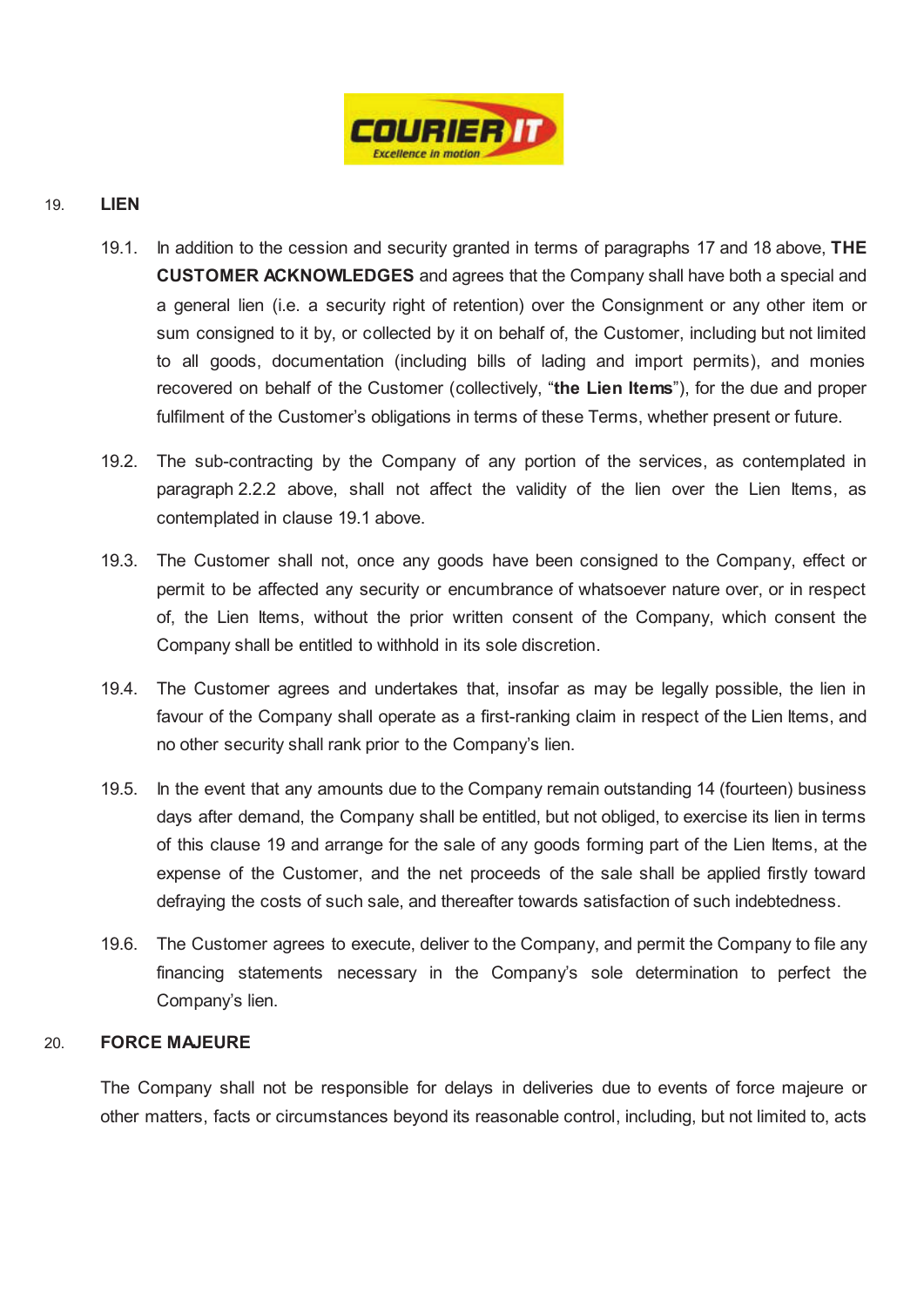

of G-d, fire, flood, tornado, earthquake, war, riot, insurrection, strike, lockout, slowdown, epidemic, quarantine restriction, delay in transportation, labour shortage or strikes, materials or manufacturing facility shortage, accidents, boycott, embargo or any act or regulation of government or governmental authority and other contingencies beyond the Company's control resulting in impossibility or delay of performance of the Company.

## 21. **SEVERABILITY**

- 21.1. Each of the undertakings set out in these Terms shall be deemed to be a separate and independent undertaking severable from each of the other undertakings and shall be separately enforceable, notwithstanding that it may appear with any other undertaking or is expressed conjunctively with or disjunctively from or alternatively to any other undertaking.
- 21.2. If the whole or any part of an undertaking in this Agreement is invalid or unenforceable for any reason, the validity of the rest of the undertakings shall not be affected.

## 22. **GENERAL**

- 22.1. No relaxation or indulgence of these Terms shall in any way prejudice the Company's rights, nor shall they be deemed to be a waiver of any of the Company's rights in terms of these Terms and no variation, waiver, indulgence and/or relaxation of these Terms shall be binding upon the Company.
- 22.2. These Terms do not alter the Customer's statutory rights, in respect of the Consumer Protection Act, 68 of 2008 (as amended) and the National Credit Act, 34 of 2005 (as amended), each to the extent applicable.

## 23. **DISPUTE RESOLUTION: NEGOTIATION, MEDIATION AND THEN ARBITRATION**

- 23.1. Should any dispute, disagreement or claim arise between the parties ("**the dispute**") concerning these Terms, the parties shall endeavour to resolve the dispute by negotiation.
- 23.2. This entails one of the parties inviting the other in writing to meet and to attempt to resolve the dispute within 14 (fourteen) business days from date of written invitation.
- 23.3. If the dispute has not been resolved by such negotiation within 14 (fourteen) business days of the commencement thereof by agreement between the parties, then the parties shall: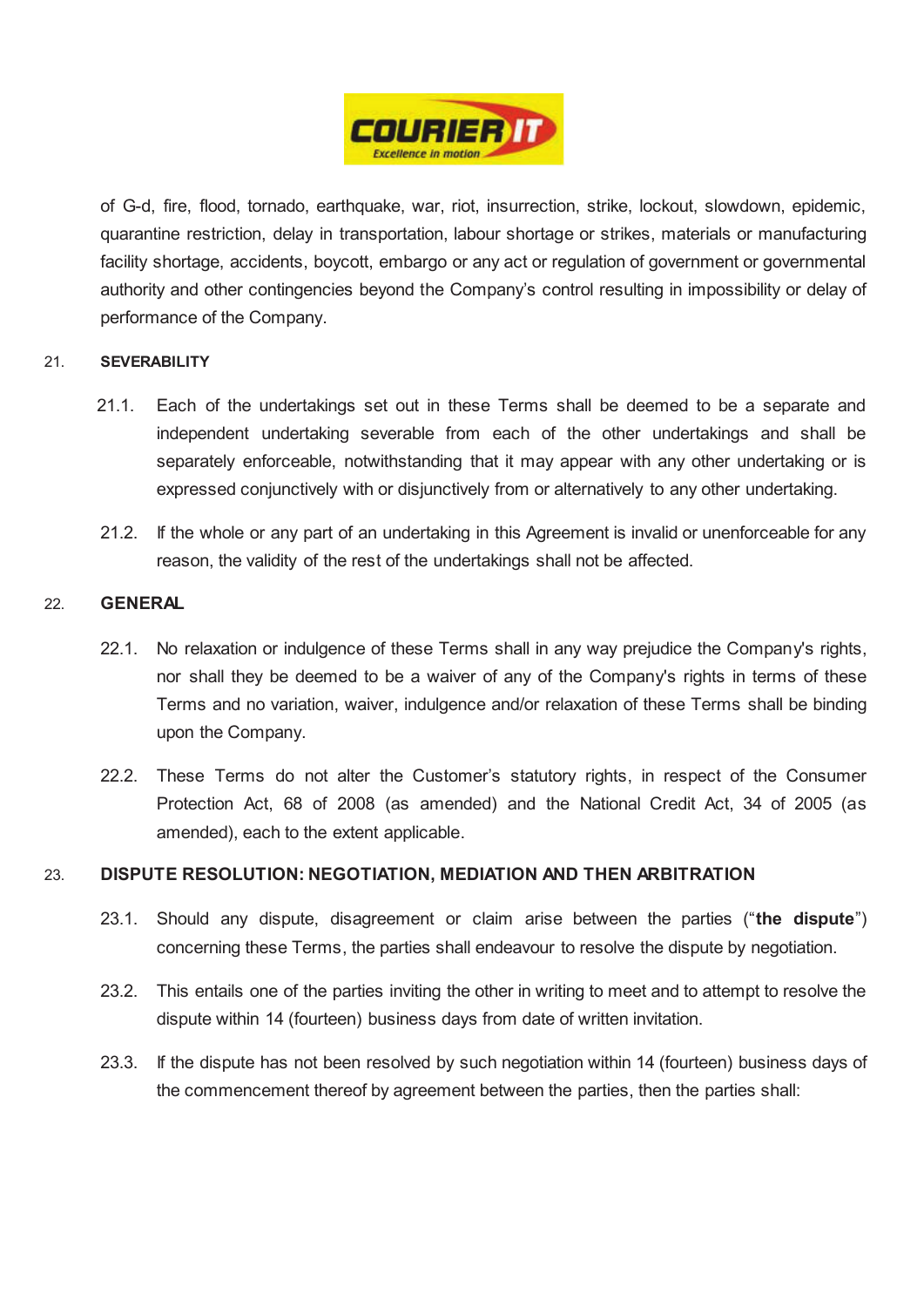

- 23.3.1. submit the dispute to mediation to be administered by the Arbitration Foundation of Southern Africa NPC ("**AFSA**"), upon such terms as agreed between the parties and the secretariat of AFSA; and
- 23.3.2. failing agreement as aforesaid within 14 (fourteen) business days of the dispute being submitted to mediation, the parties shall refer the dispute to arbitration as provided in clause 23.5 below.
- 23.4. The decision of the mediator shall become final and binding within 14 (fourteen) business days of delivery thereof to the parties, unless one or either of the parties disputes the mediator's decision by written notice to the other party within the aforesaid 14 (fourteen) day period, in which event the dispute shall be referred to arbitration in accordance with the provisions of clause 23.5 below.
- 23.5. Failing agreement as referred to in clause 23.3.1 above or in the event of either of the parties furnishing its notice of dispute within 14 (fourteen) business days of the mediator's decision as envisaged in terms of clause 23.4 above, the dispute shall be submitted to arbitration for final resolution in accordance with the rules of AFSA by an arbitrator or arbitrators appointed by it.
- 23.6. Unless otherwise agreed in writing by the parties, any such negotiation, mediation or arbitration shall be held in Cape Town.

## 24. **LAW AND JURISDICTION**

- 24.1. These Terms shall be governed by and construed in accordance with the laws of the Republic of South Africa and the parties submit to the non-exclusive jurisdiction of the Western Cape High Court (seated in Cape Town).
- 24.2. Despite the provisions contained in clause 23 above, the Company shall be entitled, in their sole discretion, to institute any proceedings against the Customer (who consents to this entire clause 24) in any Magistrates' Court with relevant jurisdiction, even though the cause of action arose, or the amount claimed, is beyond the jurisdiction of such court.
- 24.3. This clause does not preclude the Company, in its sole discretion, from instituting action in the High Court with relevant jurisdiction and, by its signature of these Terms, the Customer consents to the jurisdiction of the High Court in the jurisdiction elected by the Company.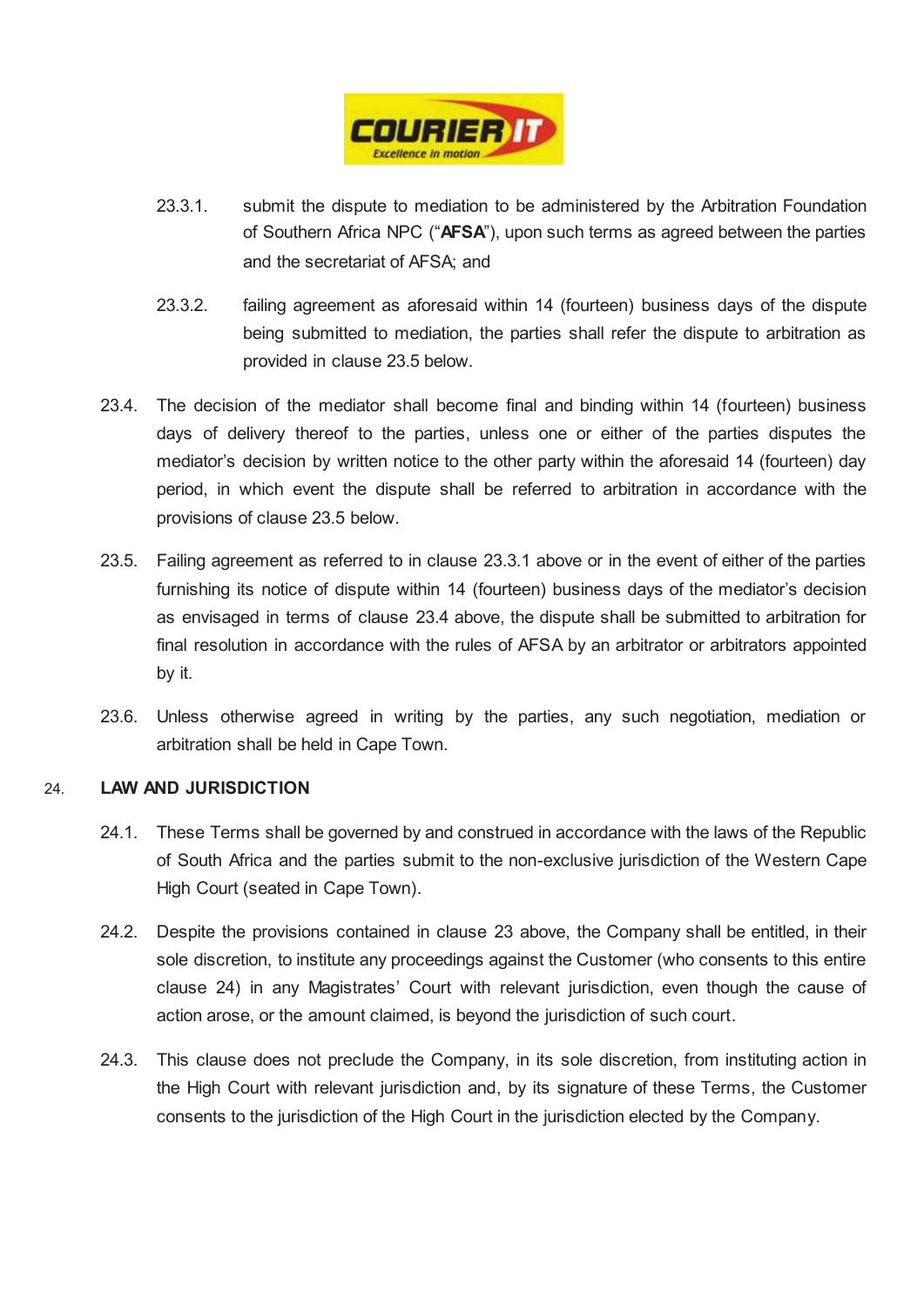

# 25. **COSTS**

25.1. **THE CUSTOMER SHALL BE LIABLE** for all costs incurred by the Company in the recovery of any amount or the enforcements of any rights which it has hereunder, including collection charges and costs on an attorney and own client scale and cost of counsels as on brief (whether incurred prior to or during the institution of legal proceedings), or if judgement has been granted in connection with the satisfaction or enforcement of such judgements.

# 25.2. **THE CUSTOMER UNDERTAKES TO PAY THE COST OF THE SURETYSHIP AND CESSION CONTAINED HEREIN AND AGREES THAT SUCH COSTS CAN BE DEBITED TO ITS ACCOUNT.**

# **PART B: SPECIFIC TERMS – COURIERIT**

## 26. **CONDITIONS OF PAYMENT**

- 26.1. The provisions of clauses 10.2 to 10.4 above shall be applicable, together with the necessary amendments thereto, to this clause 26.
- 26.2. Courierit's terms of payment are 30 (thirty) days from date of the invoice and may be tendered either by cash, electronic funds transfer or by cheque, made payable to Courierit.
- 26.3. Should a Customer default on any of its payment obligations and should the Consignment still be in Courierit's possession, Courierit shall be entitled to charge the Customer warehousing charges in respect of any period during which the Consignment is stored after tender of delivery, up to and including the time of payment of all monies owing to Courierit by the Customer.
- 26.4. For the avoidance of doubt, payment received by Courierit more than 30 (thirty) days after the date of the invoice shall bear interest as determined in accordance with paragraph 10.2.2.3 above.

## 27. **LIMITATION ON THE COMPANY'S LIABILITIES AND RESPONSIBILITIES**

- 27.1. Under **NO CIRCUMSTANCES** shall any strict liability attach to Courierit.
- 27.2. Courierit's **LIABILITY SHALL NOT EXCEED** R50.00 (fifty rand) per order received from a Customer.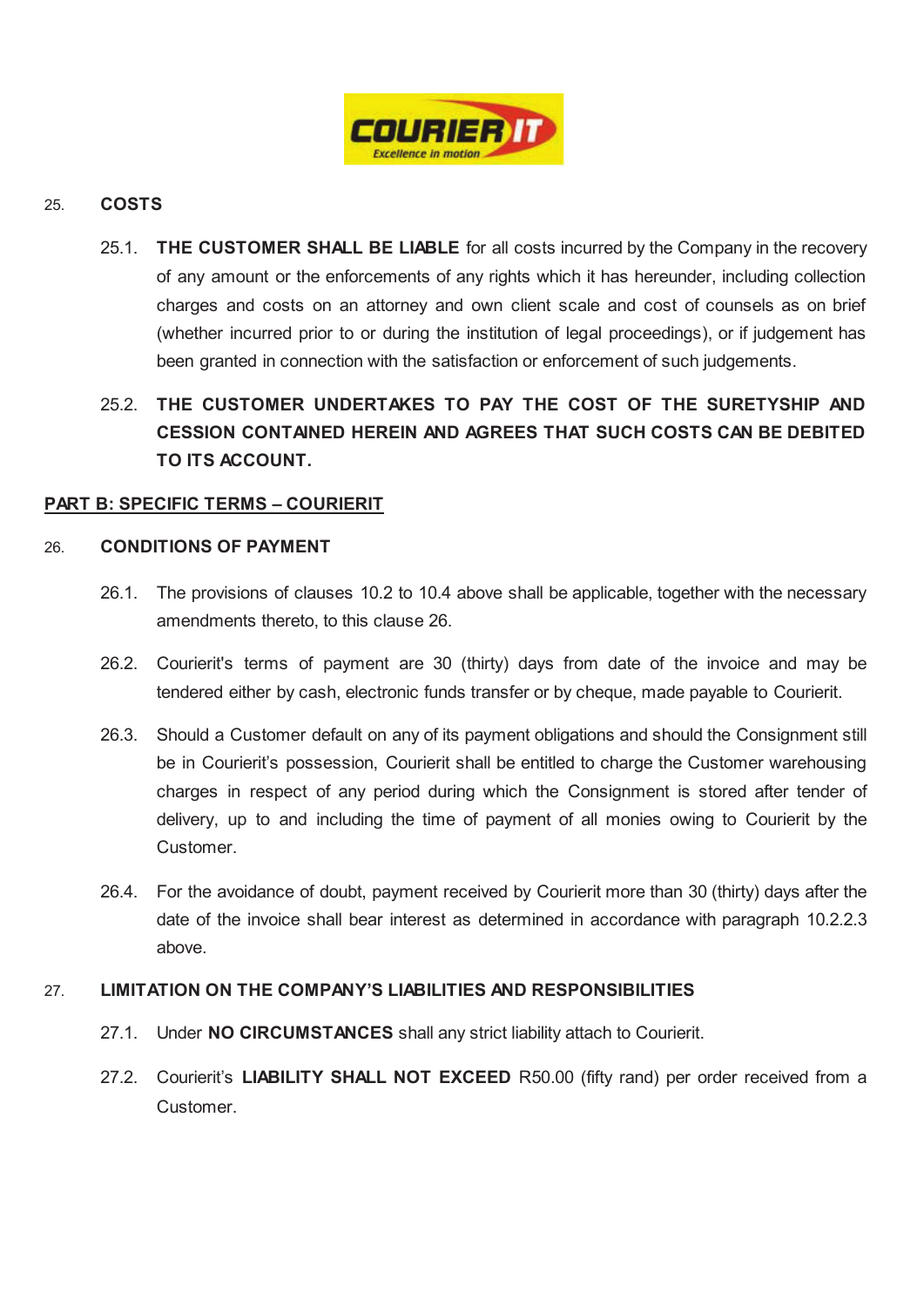

## 28. **INSURANCE**

- 28.1. Courierit shall not arrange insurance for any Consignments unless it is specifically requested to do so by the Customer, at the Customer's expense.
- 28.2. Courierit shall insure the Consignment for an amount not exceeding R1,000.00 (one thousand rand), where insurance is requested by the Customer, but no value is declared on the Consignment which would give rise to a minimum premium. Courierit is not obliged to insure Consignments exceeding R20,000.00 (twenty thousand rand), unless the Customer specifically notifies Courierit in writing to do so.
- 28.3. Where insurance is requested by the Customer and the value declared exceeds R1,000.00 (one thousand rand), a premium representing a percentage of the declared value will be levied. Please refer to Appendix A for the applicable rate as well as the terms and conditions of the insurance.
- 28.4. In the event of:
	- 28.4.1. a standard claim, a minimum of 2% (two percent) excess of the declared value applies; and
	- 28.4.2. a claim following a hi-jacking, a minimum of 20% (twenty percent) excess of the declared value applies.
- 28.5. Should a dispute arise in relation to the insurance arranged by Courierit at the request of the Customer, the Customer shall have recourse against the insurer only and Courierit **SHALL NOT INCUR ANY LIABILITY** in relation to such dispute.
- 28.6. All charges owing to Courierit (including the premium) in respect of the services rendered will be payable to Courierit as per the conditions of payment laid out in these Terms. The Customer shall lodge all claims in terms of insurance to Courierit in writing (via registered post or email), within 7 (seven) business days of the Consignment being delivered to:

The Claims Supervisor No 4 Falcon Crescent Airport City Cape Town 7525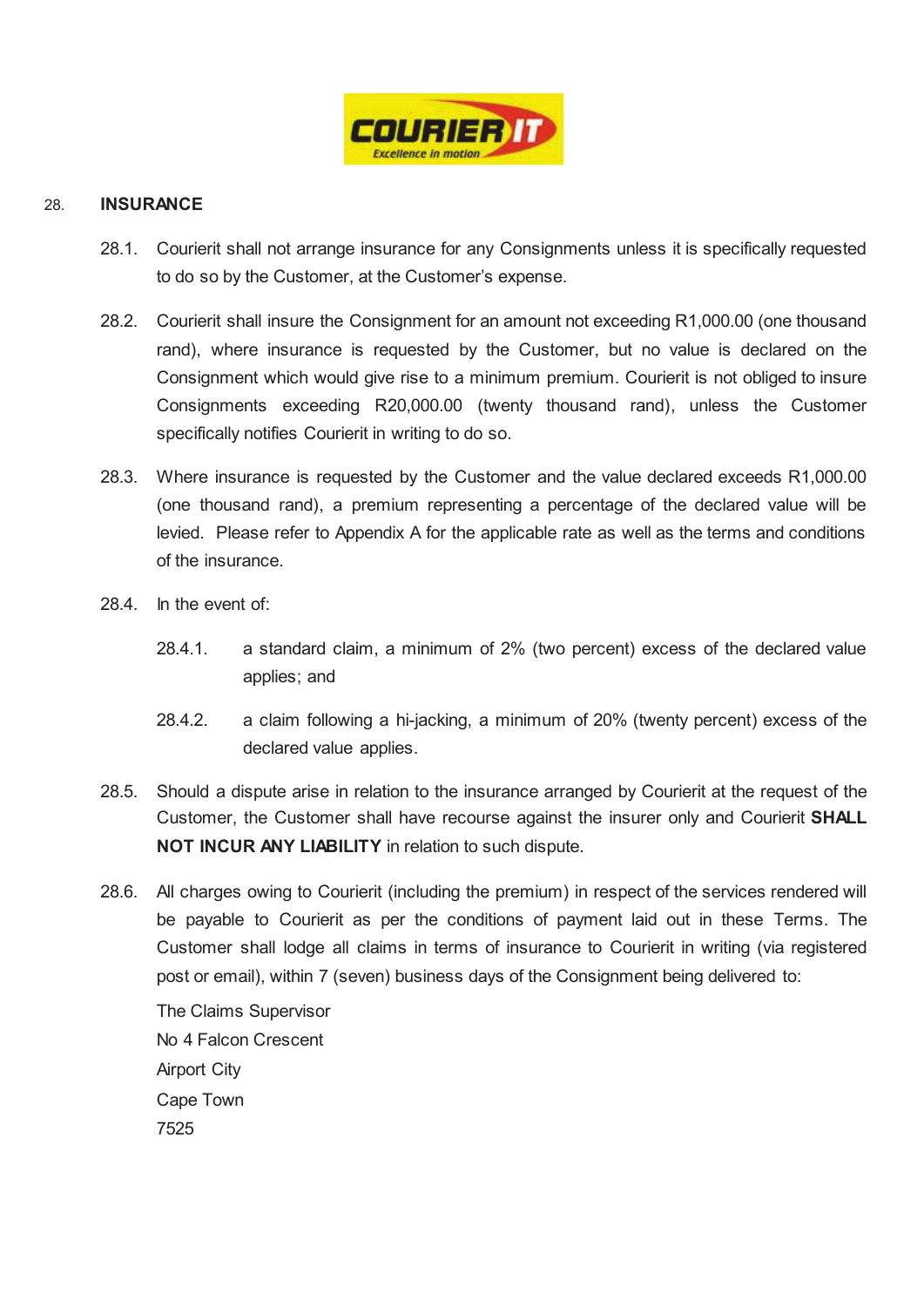

claims@courierit.co.za.

# **PART C: SPECIFIC TERMS – REMAILIT**

## 29. **CONDITIONS OF PAYMENT**

- 29.1. The provisions of clauses 10.2 to 10.4 above shall be applicable, together with the necessary amendments thereto, to this clause 29.
- 29.2. Invoices are payable within 7 (seven) business days of the invoice date and may be tendered either by cash, electronic transfer or by cheque, made payable to Remailit. The Customer agrees that it will not defer or withhold payment pursuant to any invoice or deduct any amount from the account of Remailit by reason of any claim it may allege against Remailit.
- 29.3. For the avoidance of doubt, payment received by Remailit more than 30 (thirty) business days after the date of the invoice shall bear interest as determined in accordance with paragraph 10.2.2.3 above.

## 30. **CHARGES**

- 30.1. Remailit shall use all reasonable endeavours to effect customs clearance but shall **NOT BE LIABLE** for any penalties imposed or loss incurred due to delay by customs authorities or due to the Consignment being impounded by customs or other authorities the **CUSTOMER SHALL INDEMNIFY REMAILIT ON DEMAND IN REQUEST OF ANY SUCH PENALTY OR LOSS**.
- 30.2. Remailit's charges for each Consignment shall be its published rates ruling at the date of carriage ("**the Charges**"). The Charges, which are exclusive of VAT and any duties, levies, taxes, imports, deposits, or outlays of any kind whatsoever ("**the Duties**") where applicable, are subject to change up to the date upon which the carriage commences, without prior notice to the Customer.
- 30.3. The Charges shall be deemed to be fully earned as soon as carriage commences and shall be payable and non-refundable in any event.
- 30.4. The **CUSTOMER SHALL BE LIABLE** for all Duties levied by any authority (wherever located) for or in connection with the carriage of the Consignment and for any payment, fine, expenses, loss or damage whatsoever suffered or incurred by Remailit in connection therewith.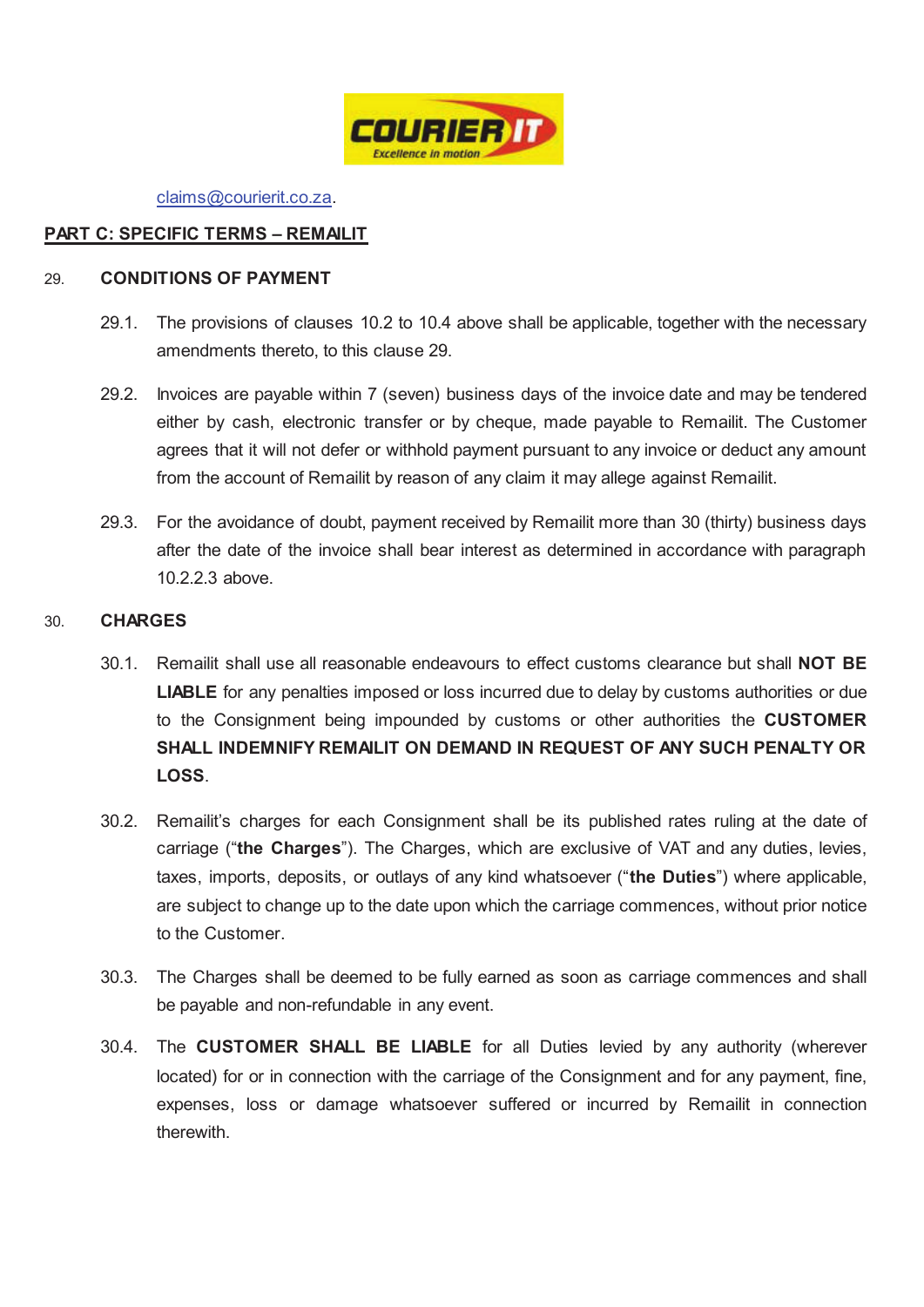

## 31. **INSURANCE**

31.1. No claim in respect of any damage or delay to any Consignment or any part thereof may be made unless notice of the claim is lodged in writing at any office of Remailit in the country where carriage commenced within 7 (seven) business days after delivery was effected (or would in the ordinary course of business have been effected). If no claim is made within the aforementioned period, no action shall lie against Remailit.

# 32. **WARRANTIES AND INDEMNITIES FROM CUSTOMER**

# 32.1. **THE CUSTOMER EXPRESSLY WARRANTS** to and in favour of Remailit that:

- 32.1.1. the particulars relating to the Consignment as shown on the Consignment note (including the declared value for customs) are correct and that the Consignment is adequately labelled and addressed to enable effective delivery to be made without delay;
- 32.1.2. the Consignment does not contain any Prohibited Consignments. If in the opinion of Remailit, any item is, or is liable to become, dangerous, inflammable, explosive, volatile, offensive or of a damaging nature, such item may at any time be destroyed, disposed of, abandoned or rendered harmless by Remailit or its agents without compensation to the Customer and without prejudice to the right of Remailit to recover any charges or expenses hereunder. In each and any such event the **CUSTOMER SHALL BE LIABLE** for all loss and damage caused;
- 32.1.3. it has complied with all the laws and regulations relating to the nature, contents, packaging, labelling, place of origin or howsoever otherwise relating to the Consignment and that it is packed in a manner adequate to withstand the ordinary risk of carriage having regard to its nature; and
- 32.1.4. if the Consignment comprises in whole or part any documents tendered for the Remailit service, such documents have neither commercial value nor customs value in the country of destination.

# 32.2. **THE CUSTOMER HEREBY INDEMNIFIES REMAILIT AGAINST ANY LIABILITY WHATSOEVER RESULTING FROM OR ARISING OUT OF THE BREACH OF ANY WARRANTY SET OUT IN PARAGRAPH 32.1 ABOVE.**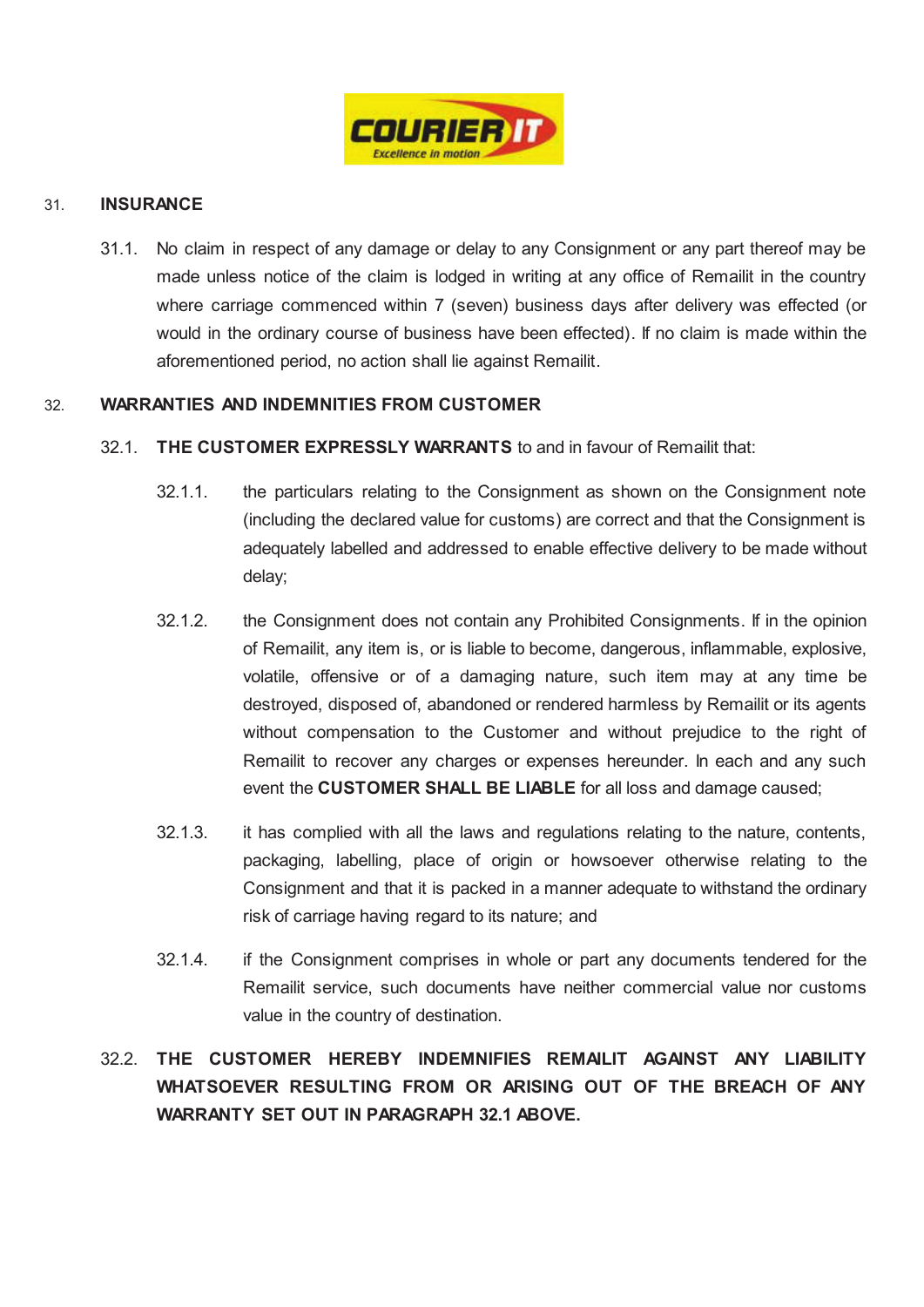

# 33. **GENERAL**

- 33.1. Remailit is authorised to deliver the Consignment or any part thereof at such post office in such country as it may in its sole discretion decide. **NO OTHER OBLIGATION OR LIABILITY**  SHALL BE IMPOSED OR ACCEPTED BY REMAILIT in respect of delivery of the Consignment or any part thereof. In particular, **REMAILIT SHALL NOT BE LIABLE, NOR SHALL IT BE REQUIRED TO INDEMNIFY, compensate or refund the Customer for any** moneys paid by the Customer to Remailit.
- 33.2. Remailit shall take reasonable steps to return to the Customer any Consignment returned to Remailit by any post office. The Customer expressly authorises Remailit to open any such Consignment to determine the Customer's return address. If Remailit is unable after reasonable enquiry to ascertain to whom any Consignment should be returned, it may be dispose of or deal with such Consignment at its discretion.

## **PART D: SPECIFIC TERMS – WAREHOUSEIT**

## 34. **CONDITIONS OF PAYMENT**

- 34.1. The provisions of clauses 10.2 to 10.4 above shall be applicable, together with the necessary amendments thereto, to this clause 34.
- 34.2. Payment shall be received by Warehouseit, within 30 (thirty) business days of the date of the invoice by the Customer and the Customer agrees that it will not defer or withhold payment pursuant to any invoice or deduct any amount from the account of Warehouseit by reason of any claim it may allege against Warehouseit.
- 34.3. For the avoidance of doubt, payment received by Warehouseit more than 30 (thirty) business days after the date of the invoice shall bear interest as determined in accordance with paragraph 10.2.2.3 above.

## 35. **INSURANCE**

35.1. Warehouseit shall insure its premises against fire to a maximum value of **[**R8,000,000.00 (eight million rand) and theft to a maximum value of R500,000.00 (five hundred thousand rand)**]**, which is the maximum value of the goods intended to be held by at Warehouseit's premises.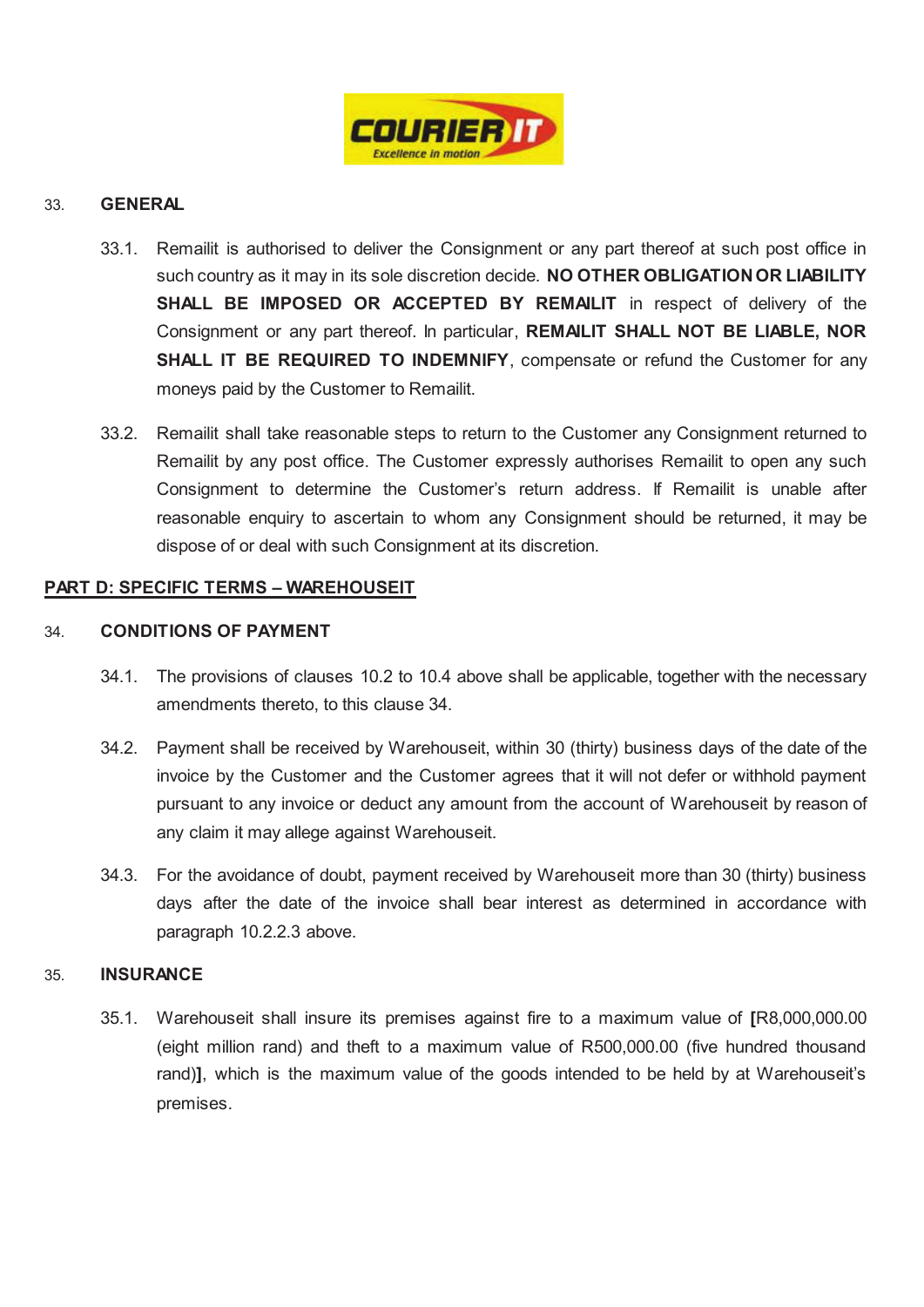

- 35.2. Warehouseit shall escalate these values, from time to time, as it deems appropriate to ensure its premises are not underinsured but will not increase its amount of cover in order to insure unusually large volumes of a Customer's goods, unless the parties specifically agree otherwise. The Customer's goods will therefore be covered on a pro-rata basis with that of Warehouseit's other clients.
- 35.3. Any additional insurance cover required by Customer shall be agreed to in writing by the parties and paid for by Customer. **WAREHOUSEIT SHALL NOT UNDER ANY CIRCUMSTANCES BE LIABLE** to the Customer for any loss or damage to Customer's goods, in excess of the value of any sum paid by Warehouseit's insurer in terms of the policies of insurance referred to in this paragraph 35.

## 36. **TITLE, RISK AND LOSS**

- 36.1. The Customer retains all right, title and interest in the warehoused goods at all times.
- 36.2. Warehouseit shall hold goods owned by Customer that Warehouseit receives pursuant to these Terms as consignment stock of the Customer and Warehouseit shall bear the risk of loss of such goods until such time as Warehouseit hands-over the warehoused goods the Customer, whereupon risk of loss of the goods shall automatically transfer to Customer.

## 37. **WARRANTIES FROM CUSTOMER**

**THE CUSTOMER WARRANTS** to and in favour of Warehouseit that:

- 37.1. all goods consigned to Warehouseit for warehousing shall, if pre-packed, be properly packed and labelled, in accordance with their particular packing and labelling and other requirements (including, but not limited to, the nature of the goods);
- 37.2. it shall notify Warehouseit in writing of any special storage requirements in respect of the goods concerned, at least 5 (five) business days prior to consigning the goods to Warehouseit, failing which the provisions of paragraph 7 above shall apply, together with the necessary amendments thereto.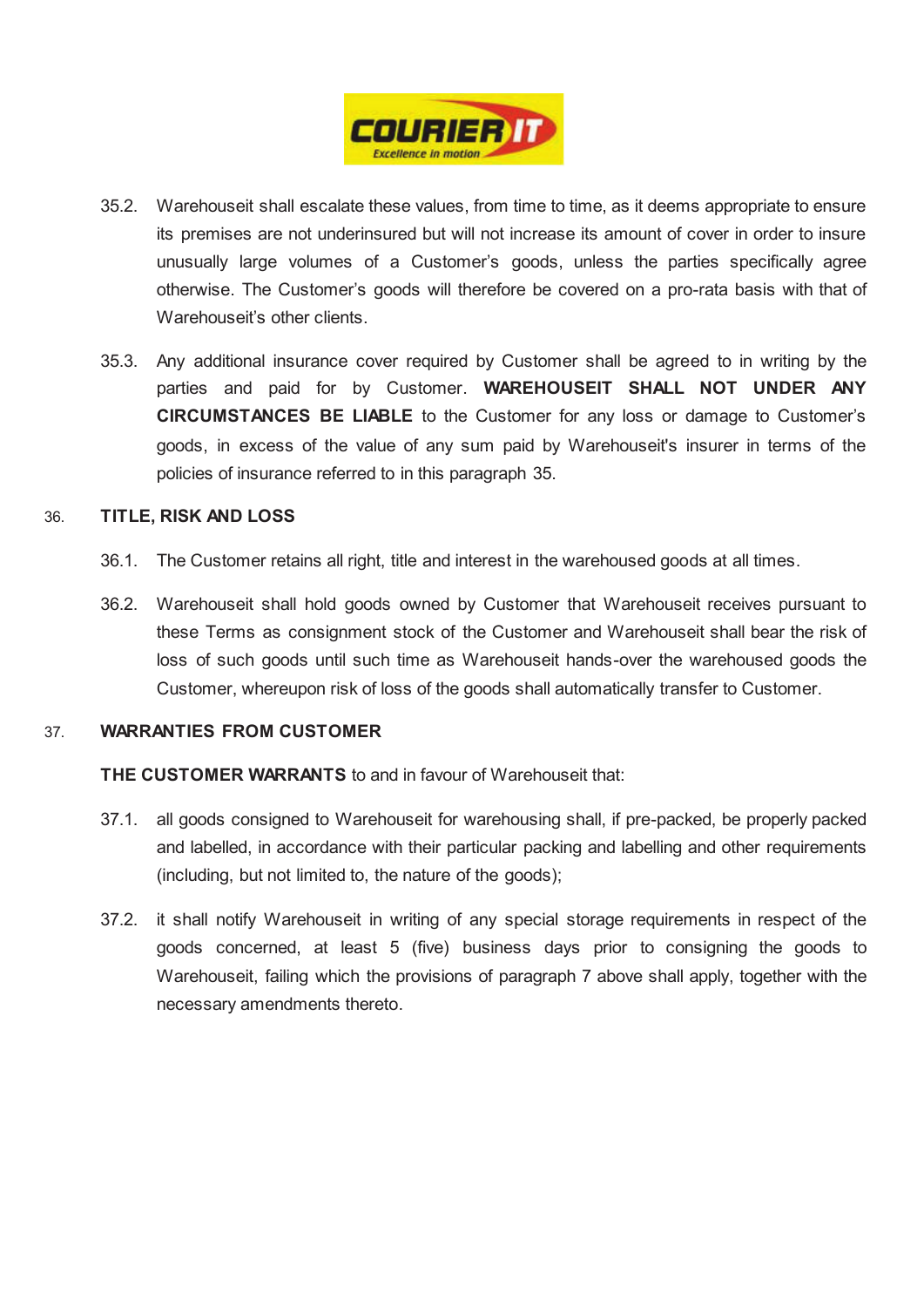

# **PART E: SPECIFIC TERMS – FREIGHTIT**

#### 38. **CONDITIONS OF PAYMENT**

- 38.1. The provisions of clauses 10.2 to 10.4 above shall be applicable, together with the necessary amendments thereto, to this clause 38.
- 38.2. As consideration for the provision of the freight services rendered by Freightit, the Customer shall pay to Freightit the service rates as stipulated in the price list for the freight services applicable from time to time.
- 38.3. Freightit shall, from time to time, issue written invoices to the Customer in respect of services provided.
- 38.4. Unless otherwise agreed in writing between the parties in advance, all amounts payable by the Customer to Freightit in terms of these Terms shall be paid not later than 30 (thirty) business days from the date of invoice, by way of electronic funds transfer, in such currency as Freightit may direct, free of exchange, without deduction or set-off, into a bank account nominated by Freightit for such purpose.
- 38.5. Freightit shall not be deemed to have received any payment made to it by the Customer until such time as the payment concerned is received and cleared into Freightit's bank account.
- 38.6. For the avoidance of doubt, any amount not paid on due date shall, at Freightit's election, shall bear interest as determined in accordance with paragraph 10.2.2.3 above.

# 39. **INSURANCE**

- 39.1. Freightit shall have no obligation whatsoever to obtain any form of insurance cover on behalf of the Customer in respect of any goods.
- 39.2. Without detracting from the provisions of clause 39.1 above, and subject to the provisions of clauses 39.3 and 39.4 below, in the event that:
	- 39.2.1. the Customer furnishes Freightit with a written instruction to procure insurance on the Customer's behalf ("**the Insurance Instruction**"); and
	- 39.2.2. Freightit notifies the Customer in writing of its acceptance of the Insurance Instruction concerned,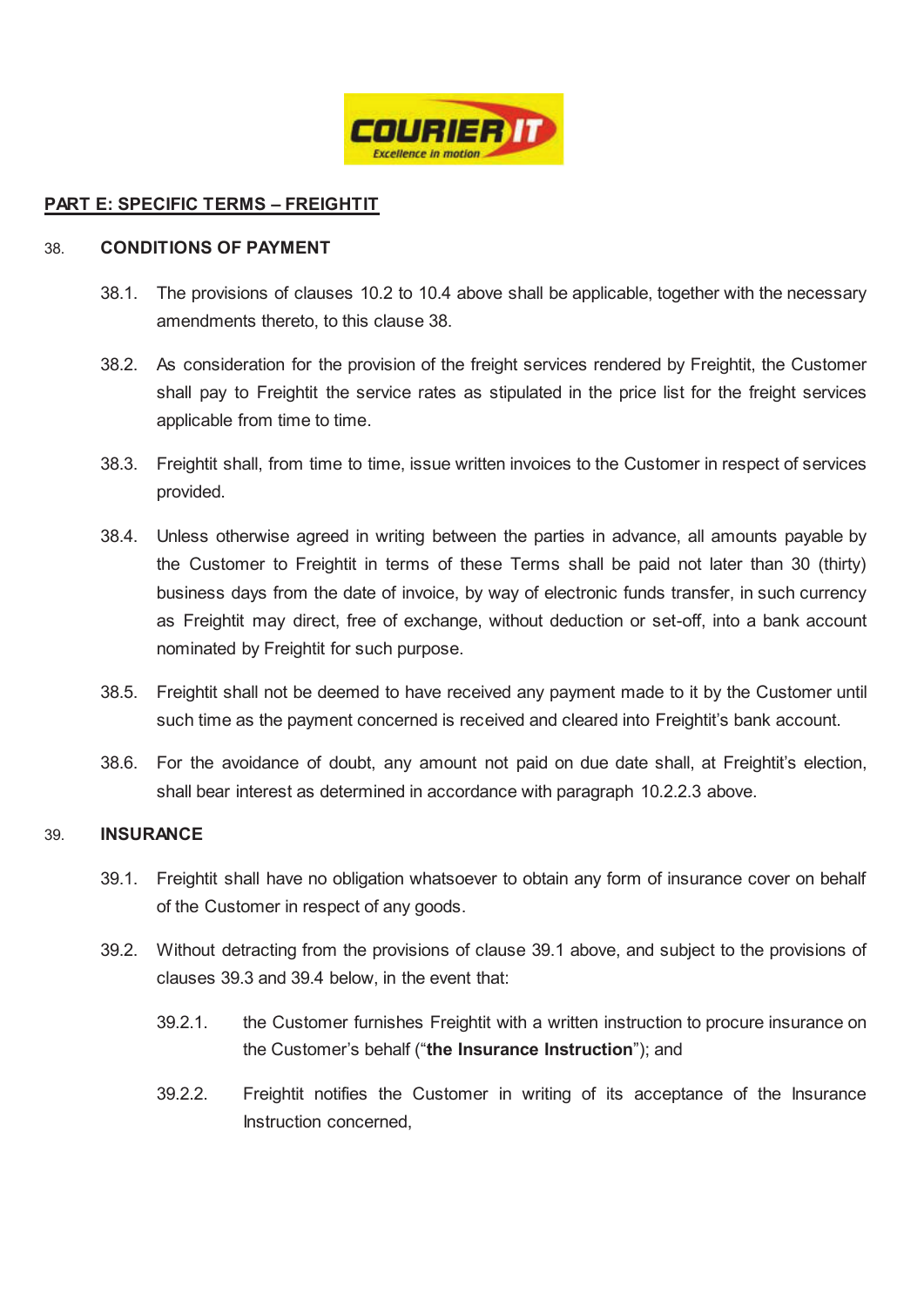

Freightit shall use its reasonable endeavours to procure the insurance cover requested by the Customer, in accordance with the Insurance Instruction.

- 39.3. Any insurance procured by Freightit on behalf of the Customer will be subject to such exceptions and conditions as may be imposed by the insurance company or underwriter concerned, and Freightit shall not be obliged to obtain separate cover for any risks excluded in terms of the relevant insurance policy.
- 39.4. Unless otherwise specified in the Insurance Instruction, Freightit shall not be obliged to obtain separate insurance in respect of separate Consignments, but may, in Freightit's sole discretion, insure all or any of such Consignments under any open or general policy held by Freightit from time to time.
- 39.5. Where Freightit has accepted an Insurance Instruction, as contemplated in clause 39.2 above, the Customer shall, not later than 3 (three) business days prior to receipt of the goods into the custody and/or control of either Freightit or the carrier utilised by Freightit ("**the Carrier**") (whichever is the earlier date), instruct Freightit in writing as to whether Freightit is to:
	- 39.5.1. accept the Carrier's standard insurance or any offer of insurance of the goods, on behalf of the Customer; or
	- 39.5.2. endeavour to procure insurance cover in respect of the goods for and on behalf of the Customer with such other underwriter as the Customer may direct, failing which Freightit shall accept, on behalf of the Customer, the Carrier's standard insurance or any offer of insurance, and the Customer shall have no claim of whatsoever nature against Freightit, its employees, officers, agents and/or subcontractors in this regard.

## 40. **SHIPPING INSTRUCTIONS**

- 40.1. The Customer may, from time to time and in writing, place a written shipping instruction on Freightit, requesting Freightit to perform the services in accordance with these Terms, in relation to specific goods ("**Shipping Instruction**").
- 40.2. Freightit may, in its sole discretion, accept any Shipping Instruction placed by notifying the Customer in writing of such acceptance. Where Freightit does not notify the Customer in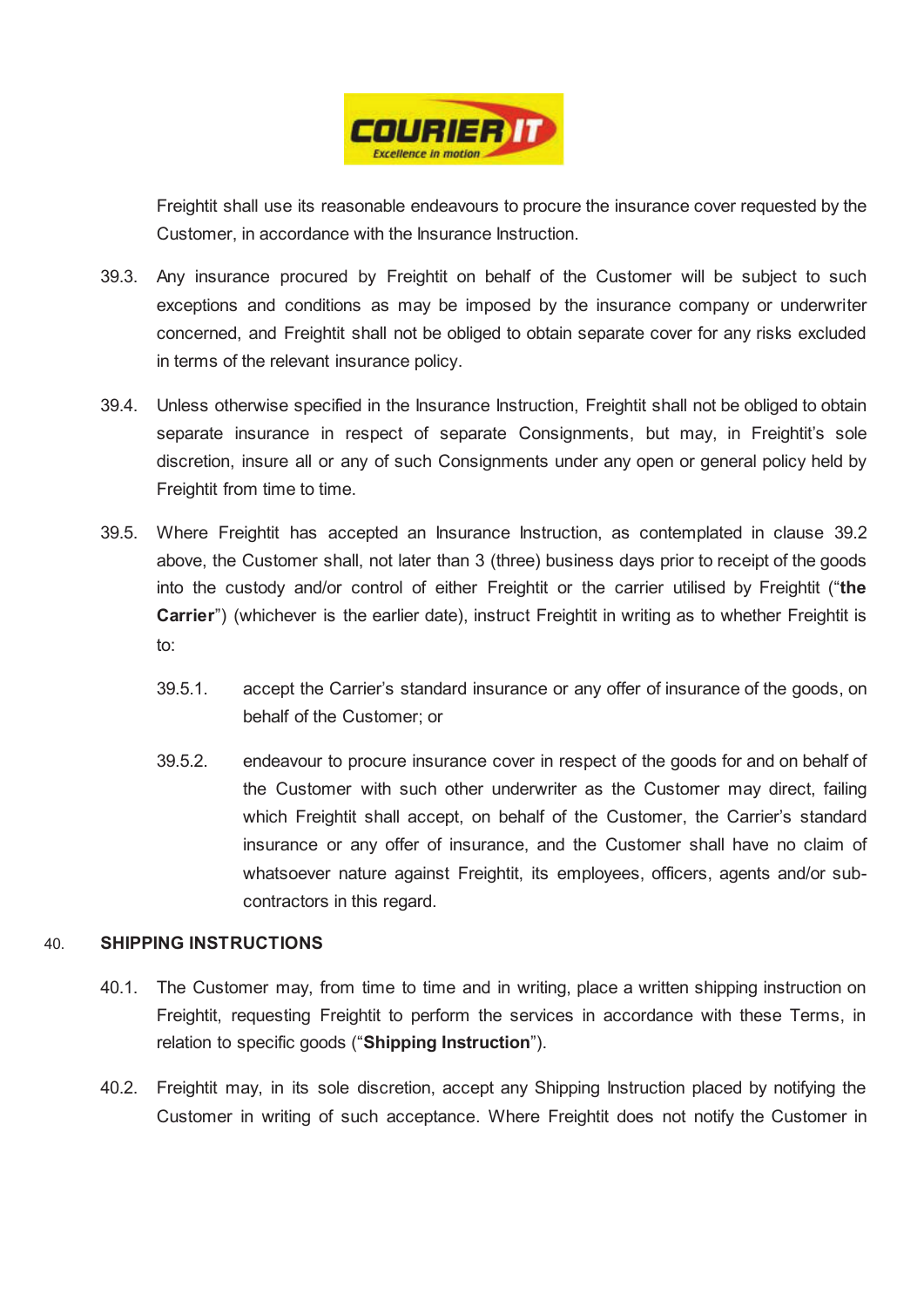

writing of its acceptance of the Shipping Instruction, Freightit shall be deemed not to have accepted the Shipping Instruction, and **NEITHER FREIGHTIT** nor its employees, officers, agents and/or sub-contractors **SHALL BE LIABLE** to the Customer to provide any services requested therein.

- 40.3. No goods shall be consigned to Freightit by the Customer until such time as Freightit has accepted the relevant Shipping Instruction in writing, as contemplated in clause 40.2 above.
- 40.4. Where Freightit accepts a Shipping Instruction placed by the Customer and the Customer thereafter, by written notice to Freightit (once the goods have been consigned to Freightit), cancels the Shipping Instruction concerned, Freightit shall be entitled, in its sole discretion and without prejudice to any other remedy it may have, in terms of these Terms or in law, to levy a cancellation fee in the amount of 5% (five percent) of the preliminary quotation amount as determined in accordance with paragraph 38.1 above, which amount the Customer shall pay to Freightit not later than 7 (seven) business days after demand therefor.

# 41. **INSTRUCTIONS**

- 41.1. The Customer shall, for every Shipping Instruction placed, provide Freightit with adequate and sufficiently detailed instructions as to the services required in relation to the Shipping Instruction concerned.
- 41.2. **THE CUSTOMER WARRANTS** to and in favour of Freightit that all information and instructions supplied by it to Freightit are accurate, true and comprehensive, including, without limitation, all descriptions, values and other particulars in relation to any goods, furnished by it to Freightit for customs and related purposes.
- 41.3. The Customer agrees that, where Freightit, in its sole discretion, has not received adequate instructions from the Customer as contemplated in clause 41.1 above:
	- 41.3.1. Freightit shall be entitled, but not obliged, to make written request to the Customer for adequate instructions; and
	- 41.3.2. where no adequate response is received within 3 (three) business days of such request, Freightit shall be entitled to take all such steps as may, in its sole discretion, be reasonably necessary and commercially expedient in order to transport the goods in question, in accordance with the instructions contained in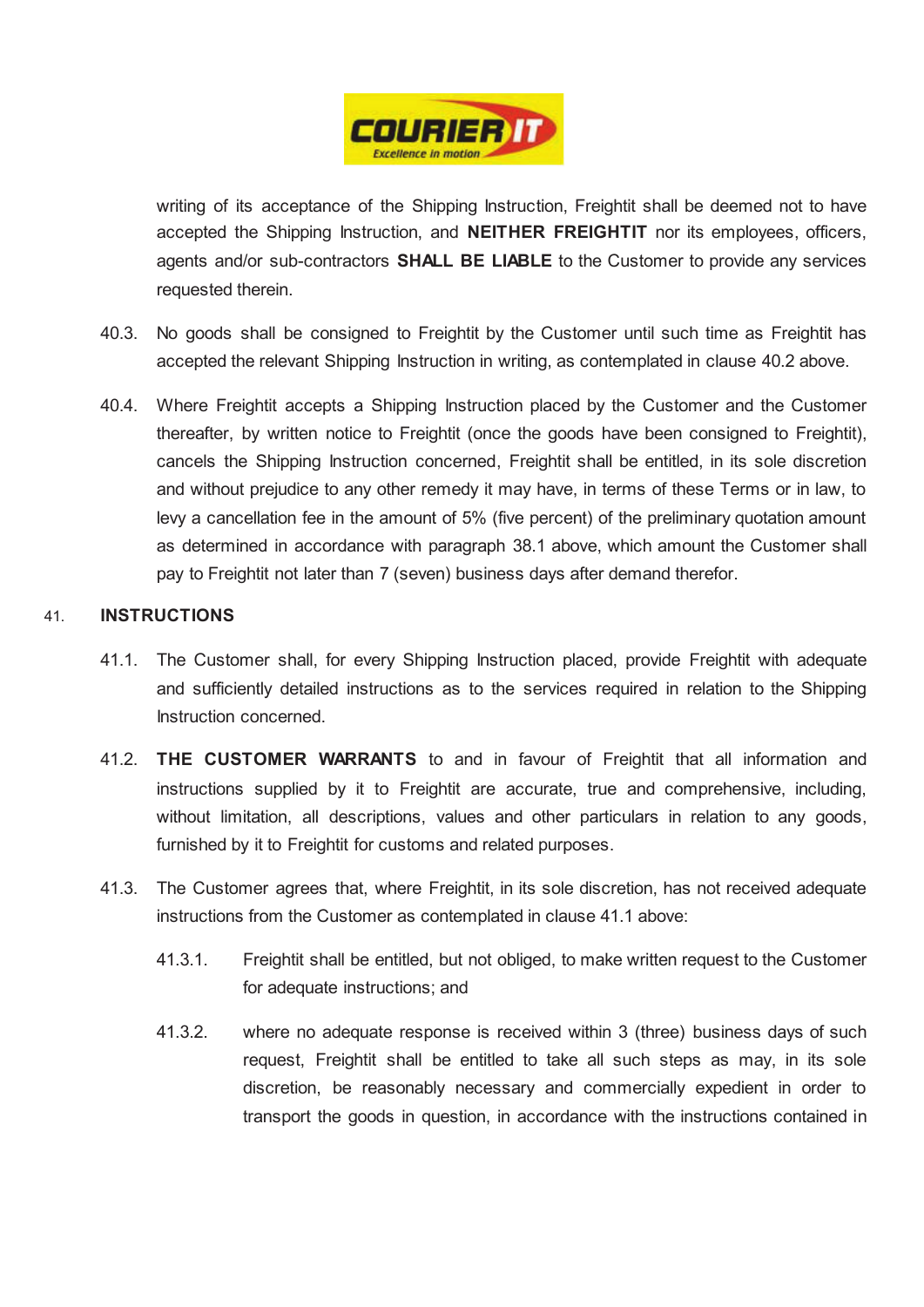

the Shipping Instruction concerned, including but not limited to making such declarations as to the value of the goods as may be required by carriers or any other parties from time to time.

- 41.4. In the event that Freightit:
	- 41.4.1. elects to exercise its discretion to proceed with the Shipping Instruction, as contemplated in clause 41.3.2 above, Freightit shall notify the Customer accordingly; or
	- 41.4.2. elects not to proceed with the Shipping Instruction, Freightit shall be entitled, but not obliged, to:
		- 41.4.2.1. arrange for storage of the goods in question, at the Customer's expense; and
		- 41.4.2.2. call upon the Customer to collect the goods in question by a certain date, provided that where the Customer fails to collect the goods by the date in question, Freightit shall be entitled to dispose of the goods in any way it deems fit, including but not limited to by destroying or selling the Goods.
- 41.5. In the event that Freightit sells the goods, as contemplated in clause 41.4.2 above, it shall be entitled to set off the proceeds of such sale against any storage or other costs of whatsoever nature, incurred by it as a result of the Customer's failure to provide Freightit with any instructions, or with timeous, adequate instructions, as the case may be. The surplus balance of such proceeds shall be repaid to the Customer, without interest, within 60 (sixty) business days after such sale whereupon **FREIGHTIT SHALL BE RELEASED OF ANY AND ALL LIABILITY** whatsoever in respect of the goods carried or warehoused, as the case may be.

# 42. **DUTIES, TAXES, IMPORTS, LEVIES AND DEPOSITS**

# 42.1. **THE CUSTOMER SHALL BE LIABLE** to Freightit for:

42.1.1. any and all duties, taxes, imposts, levies, deposits or out-lays of whatsoever nature levied by or payable to any authorities, intermediaries or other parties at any port or place, for or in connection with, the goods; and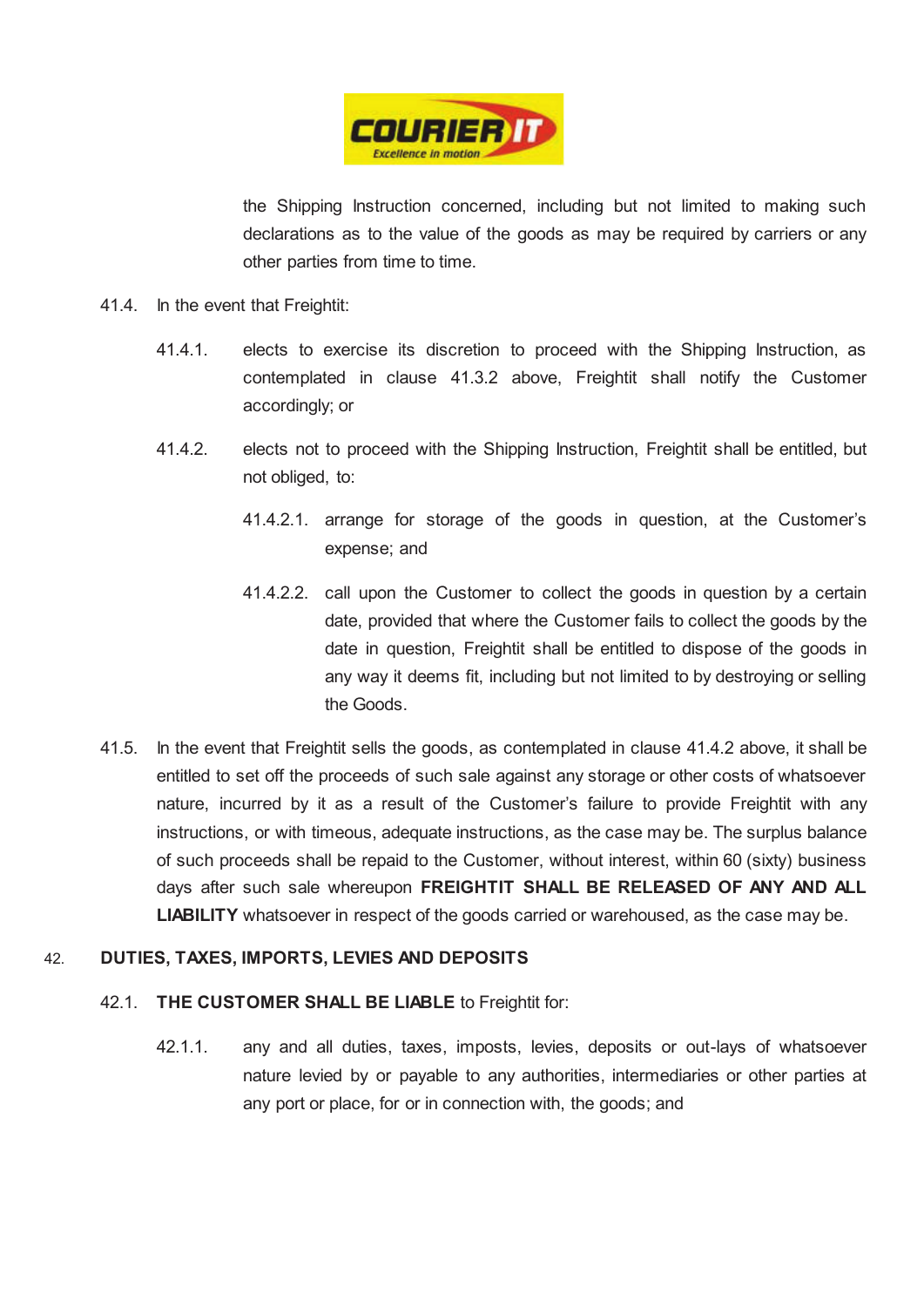

42.1.2. any payments, fines, penalties, expenses, loss or damage incurred or sustained by Freightit in connection therewith or arising therefrom, irrespective of its cause,

and the Customer shall pay such amounts to Freightit on written demand by Freightit.

- 42.2. The provisions of paragraph 2 above shall apply, together with the necessary amendments thereto, in respect of any loss or damage suffered by the Customer, whether directly or indirectly, as a result of any change in the rate of duty, wharfage, cargo dues, freight, railage or cartage or any other tariff or charge of a similar nature, whatsoever.
- 42.3. In the event that any duty, tax, levy, railage, wharfage, cargo dues, freight, cartage or any other amount has been incorrectly charged to the Customer by Freightit, then:
	- 42.3.1. the party becoming aware thereof shall immediately notify the other in writing;
	- 42.3.2. in the event that the Customer has overpaid Freightit, the amount of such overpayment shall be set off against any amounts owing by the Customer to Freightit, and the Customer shall take all such steps and do all such things as may be reasonably requested by Freightit, to enable it to recover any corresponding overpayment it may have made to any third party; and
	- 42.3.3. in the event that the Customer has underpaid Freightit, the Customer shall pay the difference owed to Freightit within 7 (seven) business days of demand, or such later date as the parties may agree in writing.
- 42.4. Should any negligent or wilful act or omission by the Customer prejudice Freightit's right of recovery from a third party, as contemplated in clause 42.3.2 above, then Freightit shall only be obliged to set off against amounts owed to it by the Customer, the amount that Freightit is able to recover from the third party, and the unrecovered balance shall be borne by the Customer.
- 42.5. In the event that Freightit, in discharging an instruction issued by the Customer, has incurred any disbursements on behalf of the Customer, the Customer shall re-imburse any such amounts to Freightit together with the payment of any invoices raised by Freightit for its services.